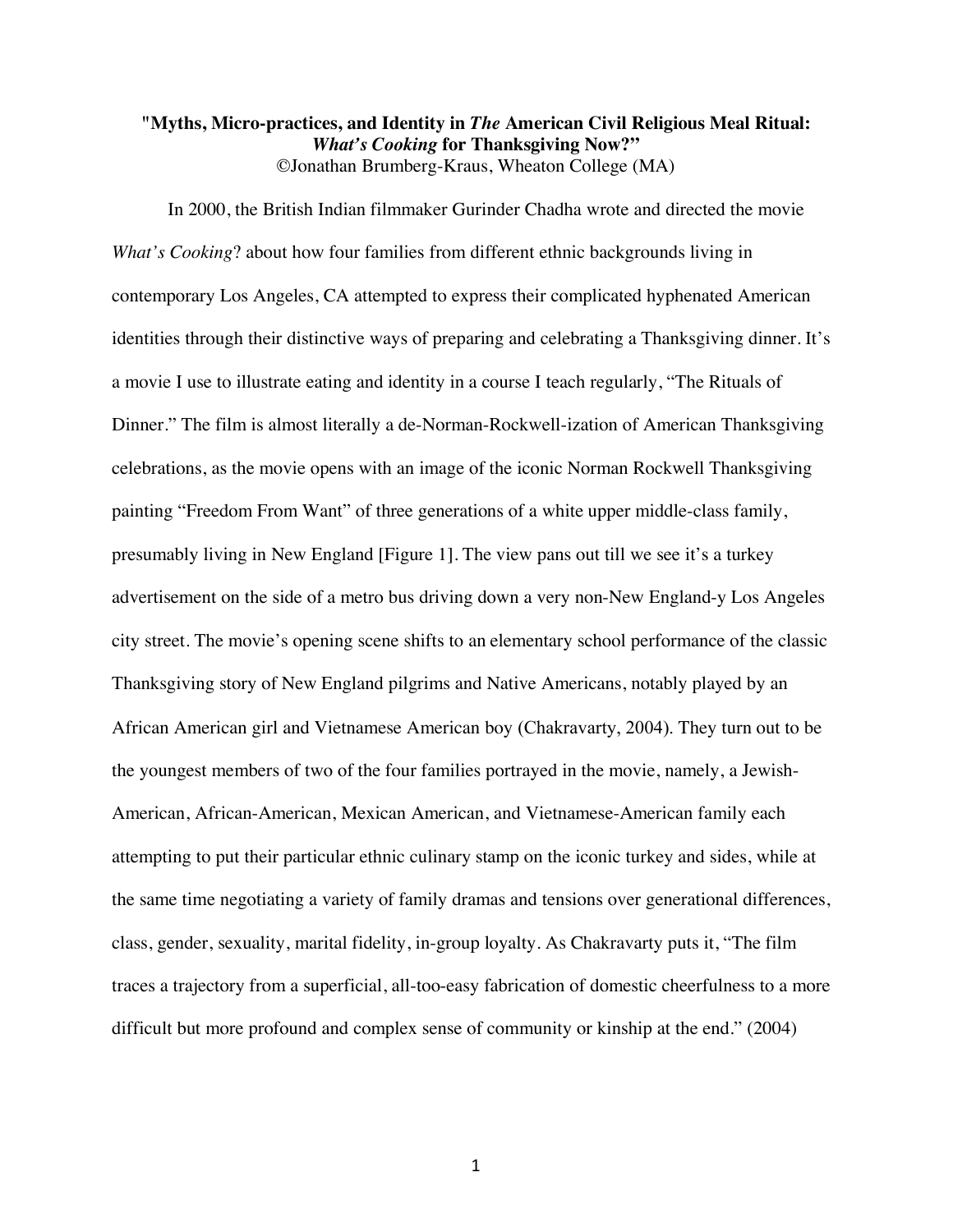Eventually all their stories converge together in what amounts to a parable of assimilation or acculturation of "American" cultural values.

Twenty years later, while much of this story of performing diaspora identities through American Thanksgiving civil religious meal rituals still resonates with me, the grandchild of Eastern European Jewish immigrants, I'm also struck by what's missing from this story. Five books that I've read in the past year have profoundly reshaped how I think about the ways we do and could perform our "American" identities at meals in general, and at our Thanksgiving meals in particular. First there is the *Afroculinari*a food blogger Michael W. Twitty's *The Cooking Gene: A Journey Through African American Culinary History in the Old South* (2017), an account of the author's "Southern Discomfort tour" to recover his culinary, family, and African roots, and their convergence with parts of American history that are often willfully erased. Secondly, in *Religion in the Kitchen: Cooking, Talking, and the Making of Black Atlantic Traditions* (2016), Elizabeth Pérez tells another story of African-American community-building culinary traditions, talk, and cooking preparations among practitioners of Santeria in the South Side of Chicago, to "argue that the enshrinement of slavery in Black Atlantic religions [can] be interpreted as a critique of the "betrayal of abolition" in republican democracies throughout the African Diaspora, one that has also served to master the inequitable sociopolitical arrangements that are the living legacies of this betrayal." In other words, the religious metaphors and symbolic practices of servitude, especially in the kitchen, to the *ilé* (deities) and to human elders higher in the Lucumí hierarchy, are actually de-colonizing strategies and tactics to resist the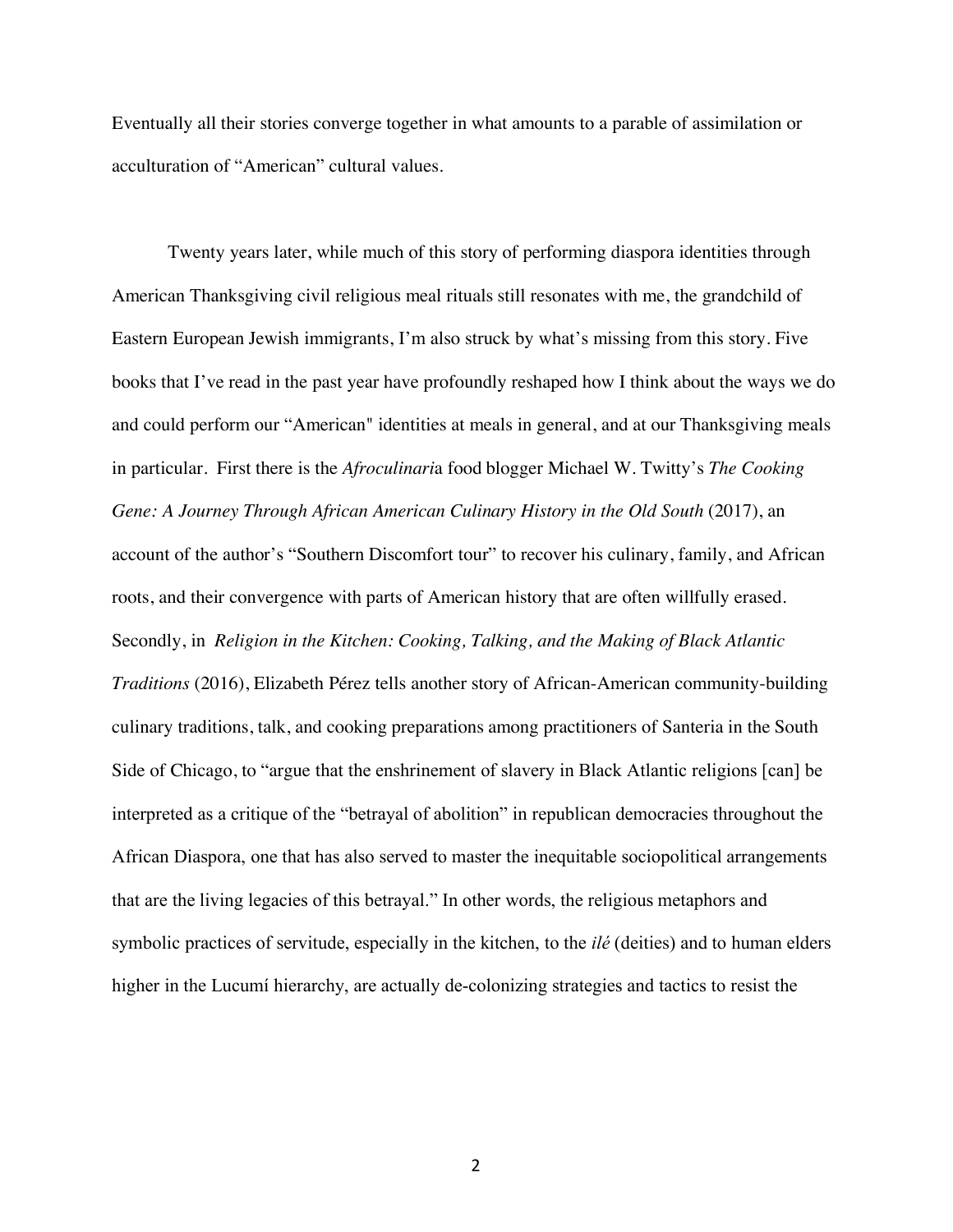power structures imposed upon them historically by the dominant white American culture.<sup>1</sup> Thirdly, in her book *Braiding Sweetgrass: Indigenous Wisdom, Scientific Knowledge, and the Teachings of Plants* (2013), Robin Wall Kimmerer, a biology professor and member of the Citizen Potawawatomi Nation, interweaves her personal family stories, the history of state violence against and cultural subjugation of Native Americans, and stories about our symbiotic relationships with the other-than-human persons, especially plants and the natural world of which we're a part, who "gift" us with the sustenance we need and to whom we owe reciprocal care, in a collection of beautifully written and moving essays. Fourthly, in *Jewish Vegetarianism and Veganism: Studies and New Directions* (2019) edited by Jacob Ari Labendz and Shmuly Yanklovitz, Jewish contributors from a range of different religious and secular perspectives collectively advocate "alternative" ways of expressing contemporary Jewish identities through food choices beyond biblical and rabbinic traditions of keeping *kosher*, paying particular attention to the ethical treatment of animals. Finally, in *We Are the Weather: Saving the Planet Begins at Breakfast* (2019), Jonathan Safran Foer, drawing analogies informed by his Jewish background as the grandson of Holocaust survivors, stresses the urgency of our environmental

 $\overline{a}$ 

<sup>&</sup>lt;sup>1</sup> I cannot do justice to the complexity of her discussion in the space of this paper. However, here's a taste of her argument:

Rites of passage throughout the Black Atlantic world recode and revalorize the experience of enslavement as a type of metamorphosis, depicted as proceeding in distinct stages: the subject is caught with rope and cloth, transported to a new world, sold, violently stripped, clothed, renamed, sequestered, assaulted, and eventually transformed into a "sensible" laborer, for whom the master's wish is a command. The ceremonial analogues for these stages recode the seasoning once analyzed as inflicting cultural amnesia on slaves as the basis for their sensorimotor, affective, and cognitive engagement with remembered traditions. Even practitioners' spontaneous displays of resistance within the initiatory process recapitulate aspects of the collective past deemed imperative to relive. Such procedures have disseminated memories of enslavement in ritual performance far beyond practitioners of African descent (207-8).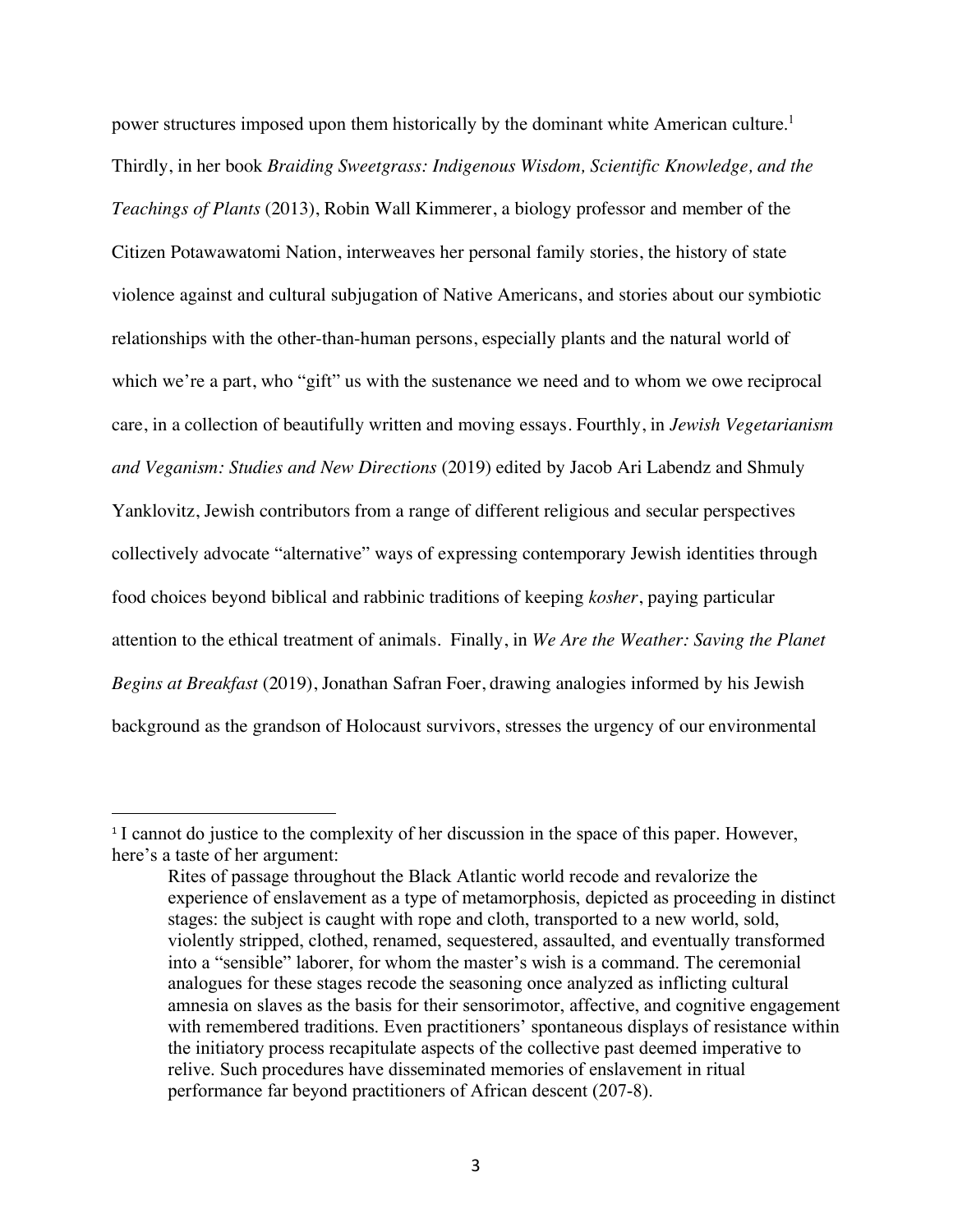situation by calling for a dramatic adjustment of our eating habits to eating no animal products two out three meals a day to positively impact climate change. Having read these books, I share vegan studies scholar Barbara McDonald's sentiment, "Once you know something, you can't not know it," (McDonald, 2000). In other words, I can no longer imagine wanting to participate in any sort of American Thanksgiving celebration of family, gratitude, and national heritage that ignores what I now know, what we now know.

As I watch *What's Cooking?* now, I have to ask: Where is the recognition of Native American stories and foodways that intersect with or contradict the traditional colonial American Thanksgiving narrative? And how about a more nuanced, complicated reckoning with the legacy of slavery and the formative role of African Americans in the making of American cuisine and American history? Shouldn't that too be part of the foundation myth we recount at our celebratory meal of American civil religion? After all, the history of how the regional New England celebrations of Thanksgiving became a national holiday points to the relentless efforts of the editor of the *Godey's Lady's Book*, Sarah Josepha Hale. One of her strongest arguments was that we needed a celebration of our shared American story of origins to help unite a nation deeply divided in a Civil War – a war over slavery. (Appelbaum, 1984). What about the micropractices of elaborate cooking preparations for putting the Thanksgiving meal on contemporary tables: divvying dishes among guests and hosts for a potluck dinner, consulting "turkey hotlines" in the internet, accommodating all the different attendees' taste preferences, dietary restrictions, and food allergies, making responsible food choices under the shadow of the environmental climate crisis? For example, as a kosher carnivore who frequently makes Thanksgiving with vegetarian friends, I missed seeing a homemade tofu turkey as the centerpiece of any of *What's Cooking?*'s meals, though the vegetarian polenta made especially for the gay brother-in-law (and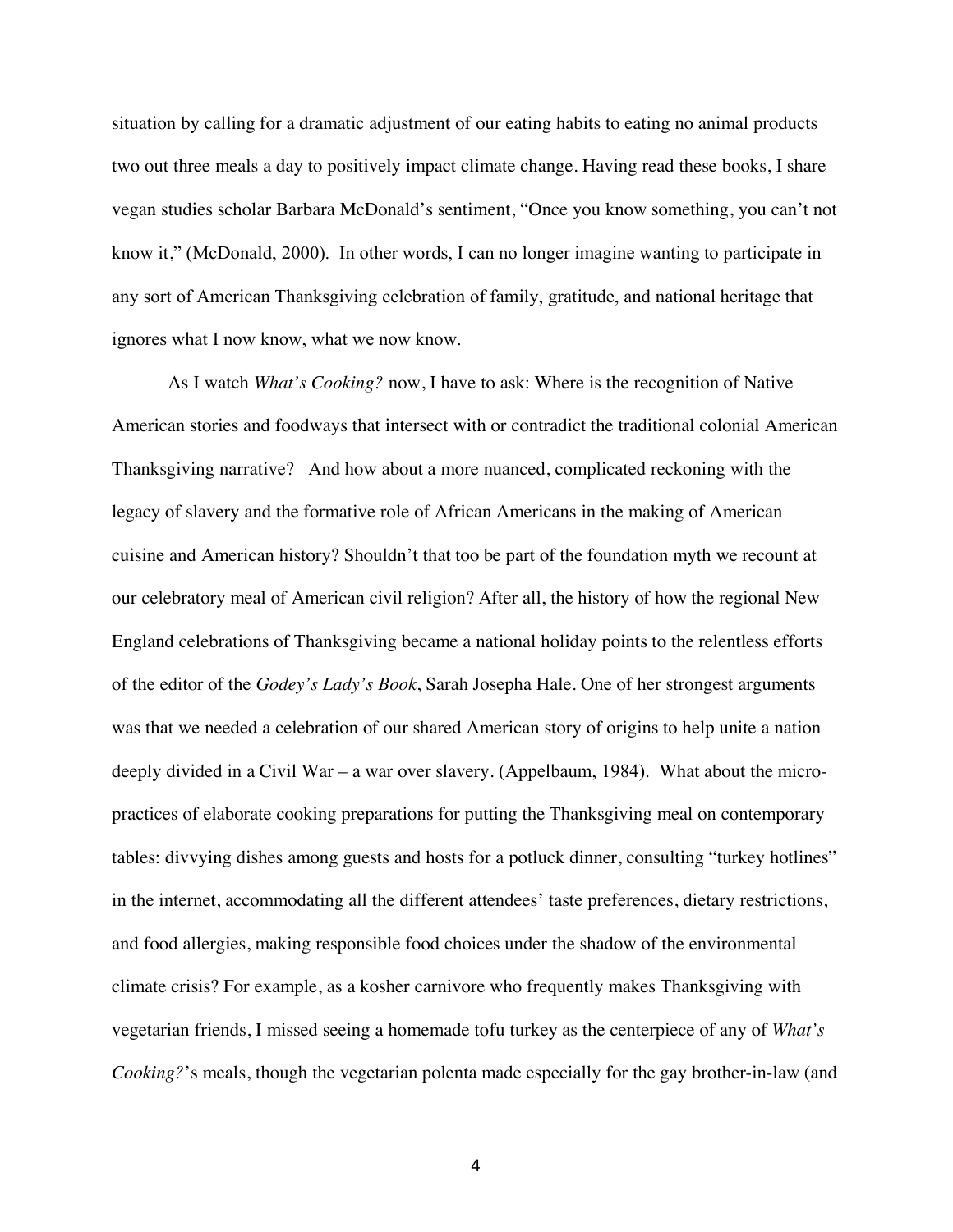sperm-donor to the lesbian couple) at the Jewish American family's dinner kind of serves the same purpose. Do today's Thanksgiving meal preparations and performances recognize our relationships with only our human co-habitants of our home and world?

In this paper I propose to raise these questions in an effort to re-think how contemporary Americans might reconstruct their ways of preparing and celebrating their Thanksgiving meals. The recent work on American food history, food ethics, and identity-construction I mentioned above inform my paper's call for re-telling and re-making the Thanksgiving story at our tables and in our kitchens, as do anecdotal examples of my own experiences as a participant-observer in making Thanksgiving meal rituals. I don't expect this paper to be exhaustive, but rather suggestive. Ultimately, I plan to develop what I'm sketching out here into a book-length project. Nevertheless, working with the premise that as an expression of American civic religion, Thanksgiving meals are "quasi-*religious* American foodways," to borrow the term Benjamin Zeller uses in reference to reference to vegetarianism and locavorism (2014), I will show that acknowledging the stories and foodways of African and Native Americans as a counterpoint to the "traditional" New England story of "The First Thanksgiving," and evoking the ethics of vegetarian, vegan, and sustainable eating at Thanksgiving accentuates three important religious dimensions of Thanksgiving meals. But by "religious," I mean specifically that Thanksgiving meals are or should be so according to Graham Harvey's understanding of religion, that they are: (1) *materially* expressed in everyday life; (2) concerned with "doing violence with impunity," and (3) about respecting relationships between human and non-human persons (2013).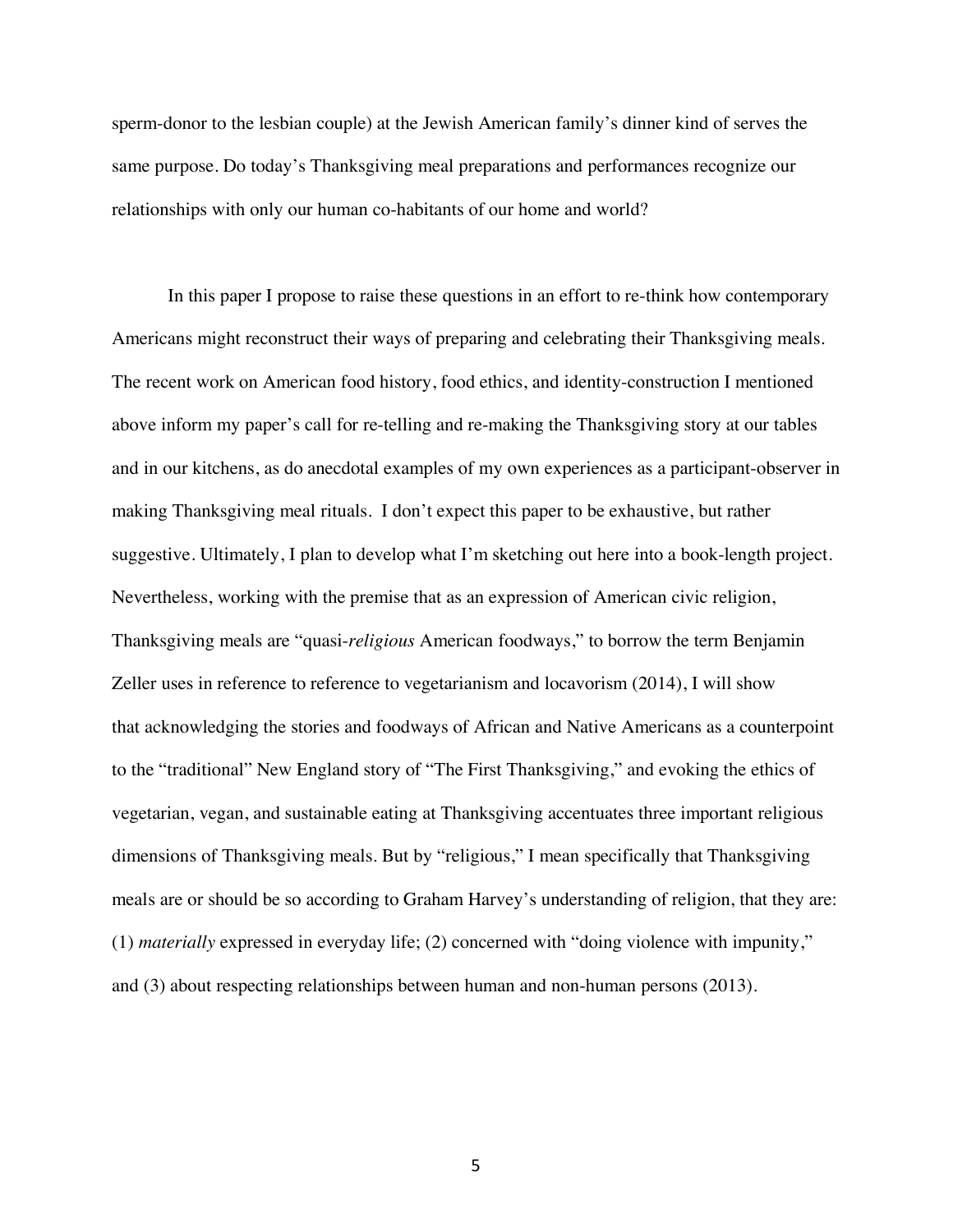



How do I propose we do this? I take a cue from Elisabeth Pérez's observation in *Religion in the Kitchen*, that "all religions rely on a secret recipe of micro practices to coalesce and endure." (2016). By micro practices, she refers to food preparation and its accompanying casual talk, "kitchen talk," that constitutes the construction and performance of Black Atlantic religious identity in the specific diasporic Afro-Caribbean community of Cuban Santeria (Lucumí)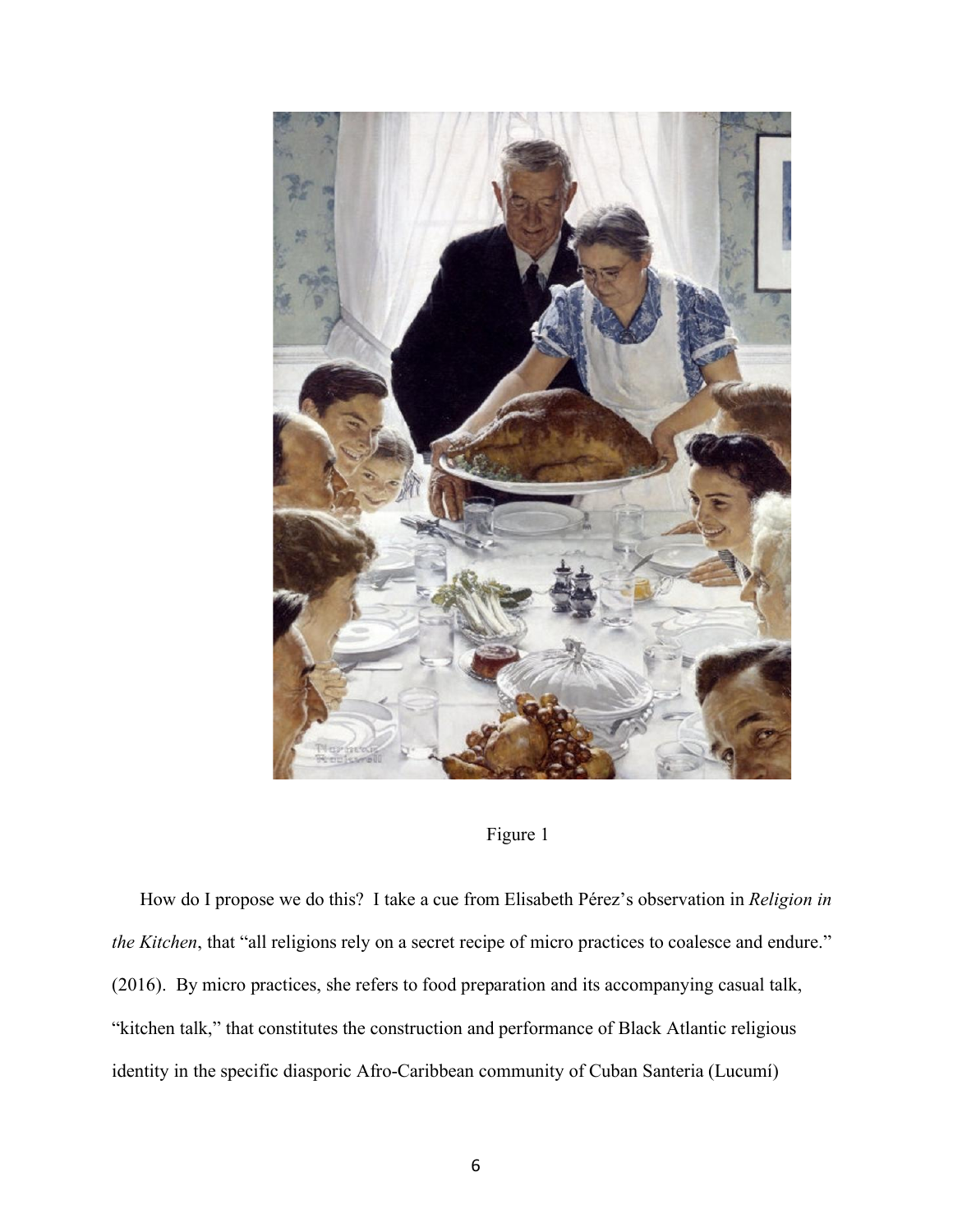practitioners in contemporary Chicago. In her concluding chapter, she suggests this these are important tactics and strategies of religious identity-building more generally. These kinds of practices are all too often overlooked by scholars of religion in favor of the "macro-practices" of rites of passage, and other more formal and self-consciously intentional ritual practices. Since Perez focuses on the ways food preparation and kitchen talk shape affective relationships with both other human members of the community and the deities mostly of West African origin (that is, other-than-human persons) for whom they're cooking, what she says about them is not only consistent with Harvey's definition of religion, but also particularly pertinent to the tactics and strategies of food preparation and cooking for the quasi-religious American foodways of Thanksgiving celebrations, to inculcate American civil religious identities.

In what follows, I will discuss a number of micro practices involving the preparation and serving of food, as well as stories and practices drawn from my Jewish family traditions, and others' African American, Native American, New England regional, and the sustainable food movement's family and communal traditions, to "cook up" new ways to construct and perform more just, sustainable, and ethical American identities at Thanksgiving time, 20 years after *What's Cooking?* first sparked the idea. So, I will be both speaking about what some people are already doing and proposing some new or borrowed traditions for Thanksgiving meals.

Any celebratory Thanksgiving meal get-together will need both a diversity of foods and a diversity of stories reflecting the diversity of the people and cultures of America, and which respects the biodiversity of the other-than-human persons with whom we share this land. Though not everyone may be in person (especially under pandemic restrictions) in the social make-up of the meal participants, we can nevertheless acknowledge those who are not there in person in our choice of representative foods and the words we speak formally and informally at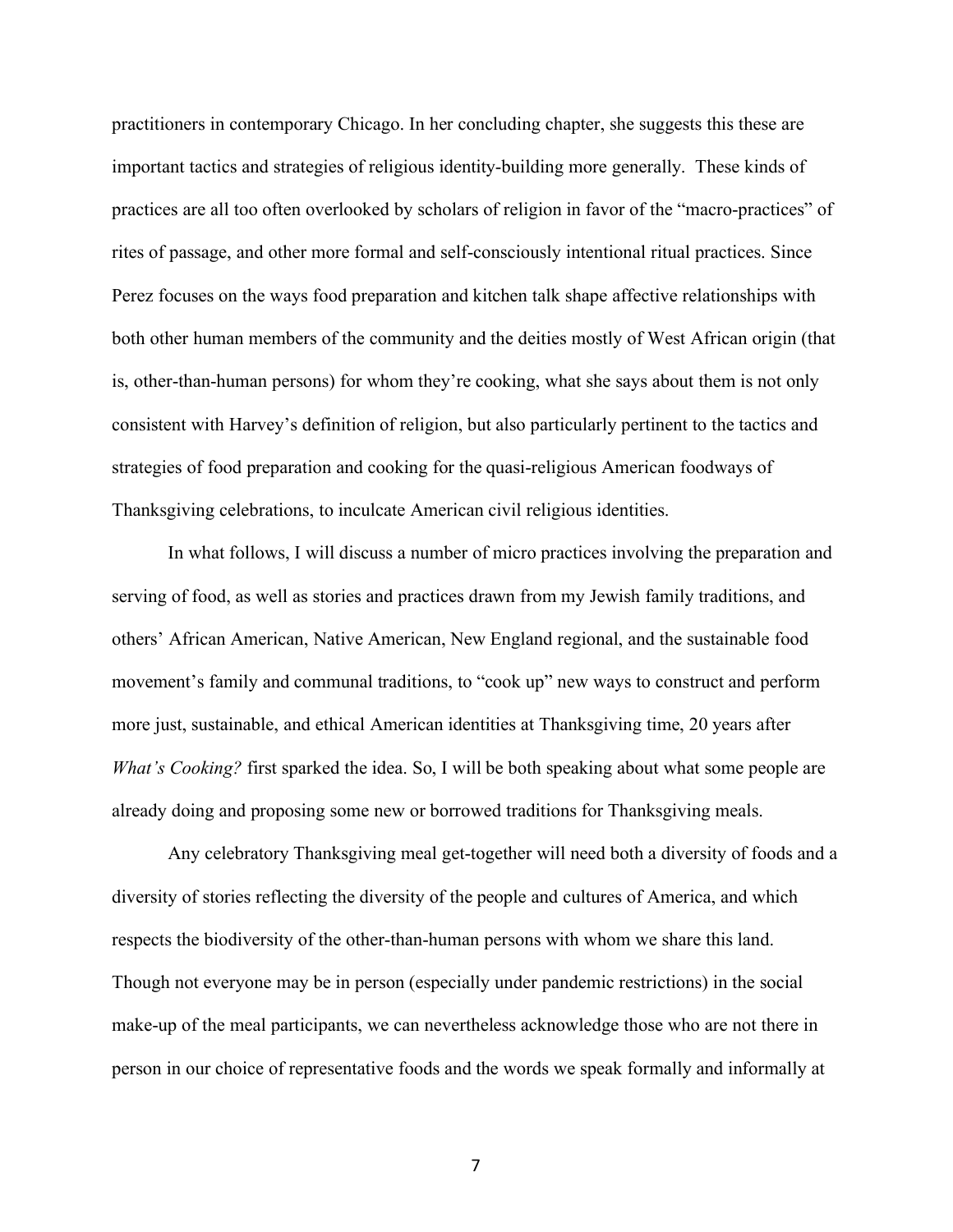the table. Still, my personal preference is to "say" as much as possible with the food itself, and let that prompt the words that allow us to specify more precisely what we want them to mean. To say things with the foods themselves and with the words we say about them is what I call "culinary midrash." *Midrash* is the Jewish term in Hebrew "for the process of continuous interpretation and application of inherited texts and traditions to address new historical and cultural circumstances, as well as for specific texts that collect these interpretations." (Brumberg-Kraus, 2019, p.7) Meals can be "culinary midrash" when they are a "mode of affect and cognition performed by integrating fusions of flavor or taste preferences (sensory interpretations)" with verbal interpretations of inherited or adopted foods and stories about them. (Brumberg-Kraus, 2019, p.8) Thanksgiving meals can be, and indeed are already functioning as culinary midrash in the diverse ways Americans celebrate this civil religious meal ritual of gratitude, by the choices of foods they prepare and eat, by the ways they choose (or choose not to) tell the iconic "traditional" story of the so-called "First Thanksgiving" in Massachusetts, and with whom they choose to share their meal.

### **A Diversity of Foods**

Mary Douglas has taught us that a multiplication of dishes typically marks a meal as celebratory and extraordinary in comparison with other more regular ones in any culture's system of meals. (1972). This is especially true of harvest festivals like Thanksgiving intended to celebrate abundance. (Brumberg-Kraus, 2012)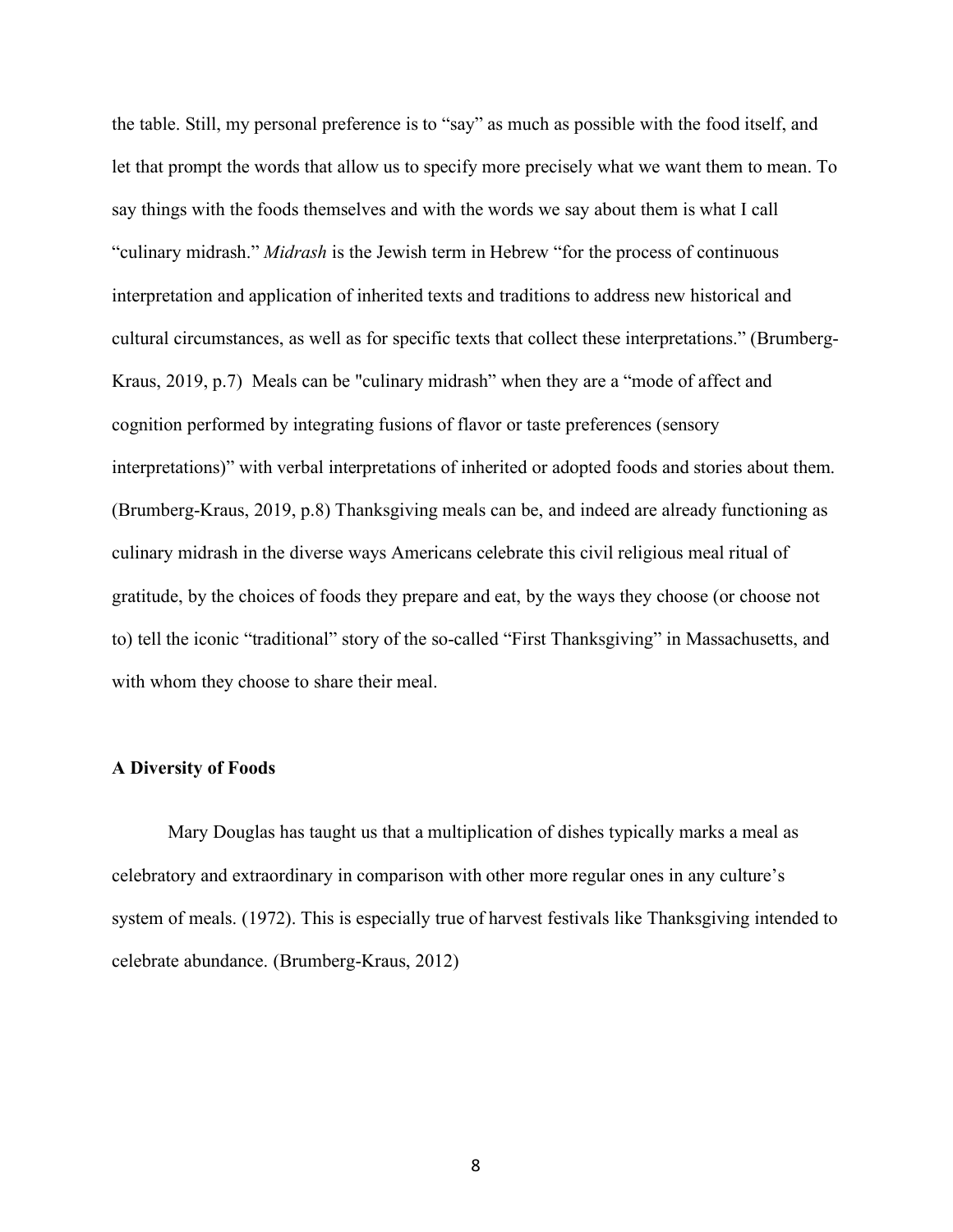### **Potlucks**

But perhaps the best way to assure a diversity of dishes reflecting the culinary preferences of the participants and their impulse to share with one another, as well as abundance, is through the potluck. Nearly all the celebratory meals I have with friends and family, whether the weekly Shabbat dinners with our COVID-safe pod of friends, to our Religion department summer alum picnic, to Thanksgiving dinner, are potlucks. Granted that doesn't always work for guests who don't cook or don't have access to kitchens (though wine and beer are always welcome). But on the plus side, potlucks tend to be inherently more inclusive of dietary differences. Vegan, gluten-free, kosher, halal, omnivore, etc. guests can make sure that they bring at least one dish they can eat, and knowing who's coming generally encourages all the participants bringing food to be proactively aware, respectful, and inclusive of their fellow guests' dietary requirements. (Erbentraut, 2016) Moreover, it encourages self-conscious gifting of food specifically geared to others' tastes, often eliciting expressions of gratitude: "You made that for me?" At our Thanksgiving meals with vegetarian friends, there is usually both a kosher meat turkey we'll have roasted and stuffed (reserving some stuffing cooked separately untainted with meat) and a homemade tofu turkey. Our vegetarian hosts usually make the latter, but I've been asked to do it on occasion as well, which I did with pleasure. Obviously, the serving of a tofu turkey at a mostly vegetarian meal is consistent with efforts to reduce global warming by restricting meat consumption, let's say, to one of three meals per day as Jonathan Safran Foer calls for (2019), though our immediate concern was being inclusive.

Serving a diverse "feast of history" at a Thanksgiving potluck dinner offers non-verbal ways, or at least cues, to re-tell "the American Thanksgiving" story of our mixed New England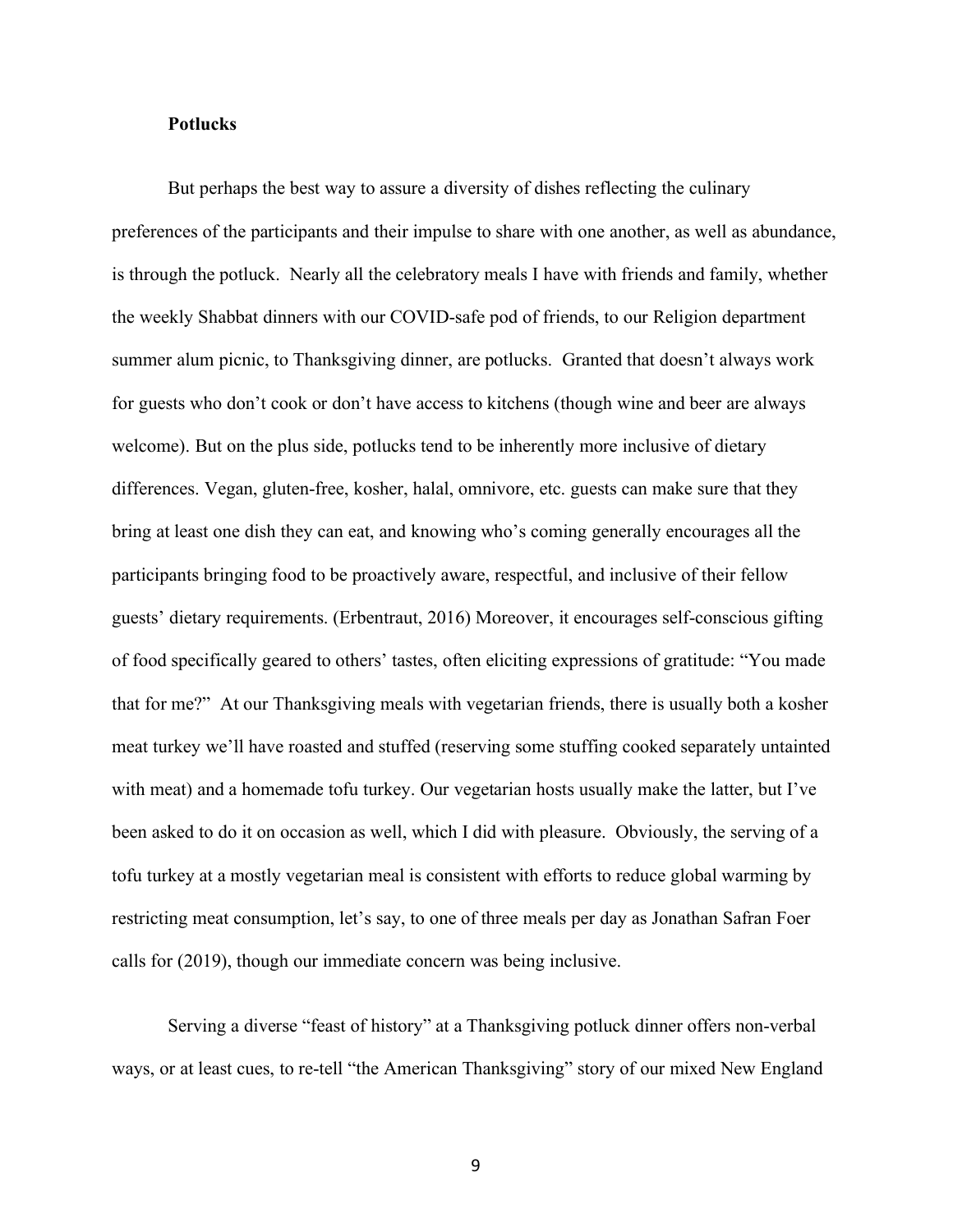Native American and Puritan culinary heritage, expanded upon with new dishes or variations on the standards from the cuisines brought to North America originally by Black African slaves and other immigrant groups over the centuries. The "standard" components such as turkey; the "three sisters:" corn (maize), beans, and squash; cranberries; and tree nuts like acorns and walnuts are originally Native American foods indigenous to the New England region. Indeed, the authors of a Thanksgiving cookbook and history published by Plymouth Plantation describe a Wampanoag autumn *sobaheg* ("stew") in which the recipe for the modern version they share consists of all these ingredients except the cranberries: beans, corn grits, acorn or other winter squash, walnuts or chestnuts, and while venison is the meat specified here, turkey, goose, duck fish and shellfish are suggested as alternatives. These are foods that would have been eaten by Native Americans and colonists in 17<sup>th</sup> century Massachusetts. (Curtin et al., 2005: 24-5). Only "fowl" generally and deer specifically are mentioned in the incidental account of a harvest celebration of ninety Wampanoag people and White Plymouth colonists in Edward Winslow's 1621 letter that subsequent generations of Americans have come to view as a description of "the first Thanksgiving," though scholarly consensus says it was not. Winslow wrote,

Our harvest being gotten in, our governor sent four men on fowling, that so we might after a special manner rejoice together after we had gathered the fruit of our labors. The four in one day killed as much fowl as, with a little help beside, served the company almost a week. At which time, amongst other recreations, we exercised our arms, many of the Indians coming amongst us, and among the rest their great king Massasoit, with some ninety men, whom for three days we entertained and feasted, and they went out and killed five deer, which they brought to the plantation and bestowed on our governor, and upon the captain and others. And although it be not always as plentiful as it was at this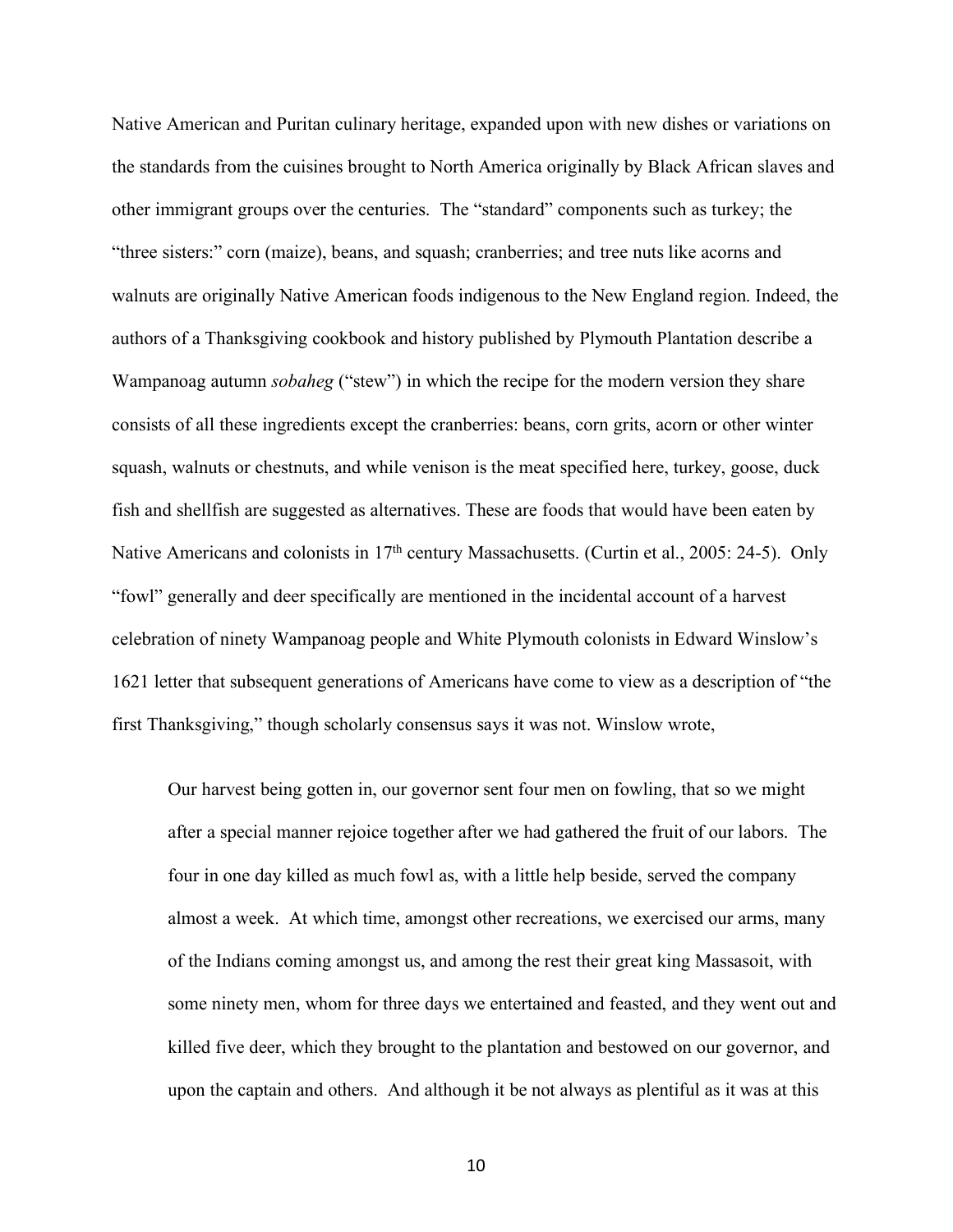time with us, yet by the goodness of God, we are so far from want that we often wish you [his friend in England to whom Winslow was writing] partakers of our plenty. (quoted in Curtin et al., 2005)

Turkey per se is not specified. And the modern authors are careful to point out that while the Wampanoags ate and eat cranberries (first mentioned in writing by RI local hero Roger Williams in 1643 by their Narragansett name *sasemineash*) and squash, the iconic cranberry sauce is a later development when sugar became more available, as is pumpkin pie. Robin Wall Kimmerer describes the importance of the "Three Sisters:" corn, beans, and squash to Native American diets and agriculture in a beautiful essay on the topic (2005) even beyond New England, though they are featured in garden part of the US National Park Service Roger Williams Memorial in my hometown of Providence, RI. I make a point of using local sugar pumpkins in a pumpkin pie or flan, sometimes cornbread stuffing, and some kind of bean dish (even if it's the classic green beans in cream of mushroom casserole with crispy canned onion rings on top that both my wife and my Ashkenazic Jewish grandmothers used to make) in my Thanksgiving meals to honor these native foods. Lately I've been making stuffing with wild rice, which is central to the culinary cultures of the Native Americans of the northern Midwest and southern Canada, particularly of the Anishinaabe people in the lake regions near the Minnesota/Canada border. (Milgroom, 2020), and lately under threat from climate change and a point of contention between the native growers and those who want to use the lake region for recreation. (Cusick, 2020). Though it's not New England food, wild rice's resonance as symbol of broader Native American cultural history and survival and as a climate-change endangered species is part of the Thanksgiving story I want to tell. Moreover, in contrast to cornbread turkey stuffing which usually has dairy ingredients, and so conflicts with the Jewish kosher dietary rules I observe to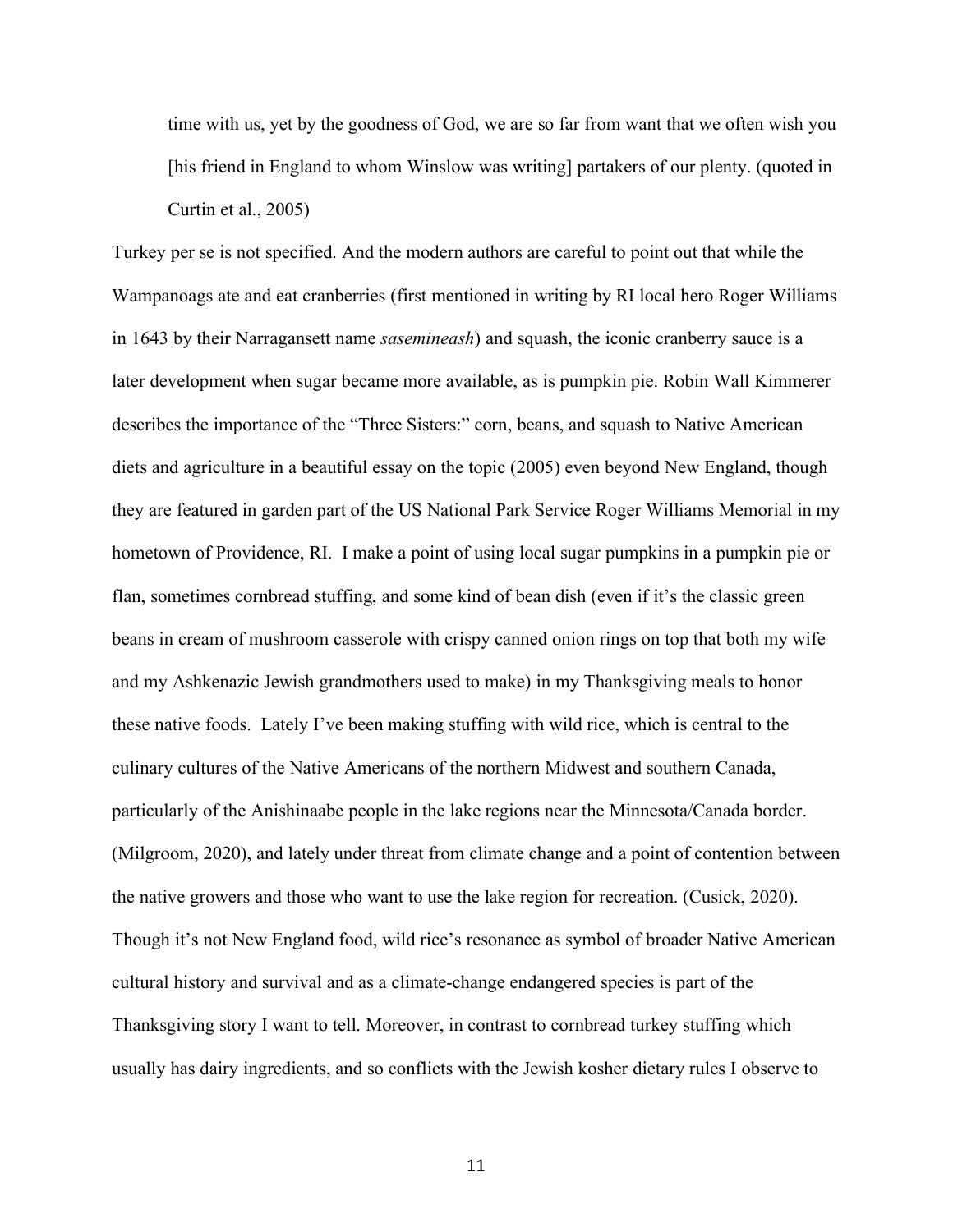separate milk from meat, wild rice stuffings are usually dairy-less, and so works both as a kosher stuffing for turkey and as a vegan side for the vegan participants in our meals. In other words, it's a food that checks off many of the social identity boxes I wish to respect. Finally, I make a gesture to the New England regional heritage in my choice of drinks of for Thanksgiving dinner. Ever since learning from a visit to Plimouth plantation that the English settlers usually drank hard cider, ale, and wine instead of water because it was safer, hard ciders, many of which are brewed locally, and which my wife prefers to beer, have become staples at our celebratory meal. That and the Plymouth MA Mayflower Brewery Thanksgiving Ale, available seasonally only for about a month or so each year before Thanksgiving, which I try to find and drink for Thanksgiving. These drinks symbolize for me the white colonial New England regional and old European culinary traditions that are also part of our American heritage.

# **Ethnic Cultural Variations on "American standards"**

It's not enough simply to adopt Native American and colonial New England foods as we imagine "the Indians and the Pilgrims" to have prepared, eaten, and drunk them 400 years ago on the native lands taken over by the Massachusetts Bay colonists to tell "the American origin story." Taking a cue from the movie *What's Cooking?*, I see the cultural variations people use to cook turkeys to their specific Mexican, Vietnamese, Jewish, southern African American, cosmopolitan, and vegetarian tastes, as well as the sides like pot stickers and tortillas and desserts like dulce de leche to accompany the mains as important ways we tell the story that we are a nation of immigrants with our Thanksgiving foods. So for example, the cookbook of "Thanksgiving Recipes and History from Pilgrims to Pumpkin Pie" published by the Plimouth Plantation no less (Curtin and Oliver, 2005), suggests alongside "traditional" and "modern"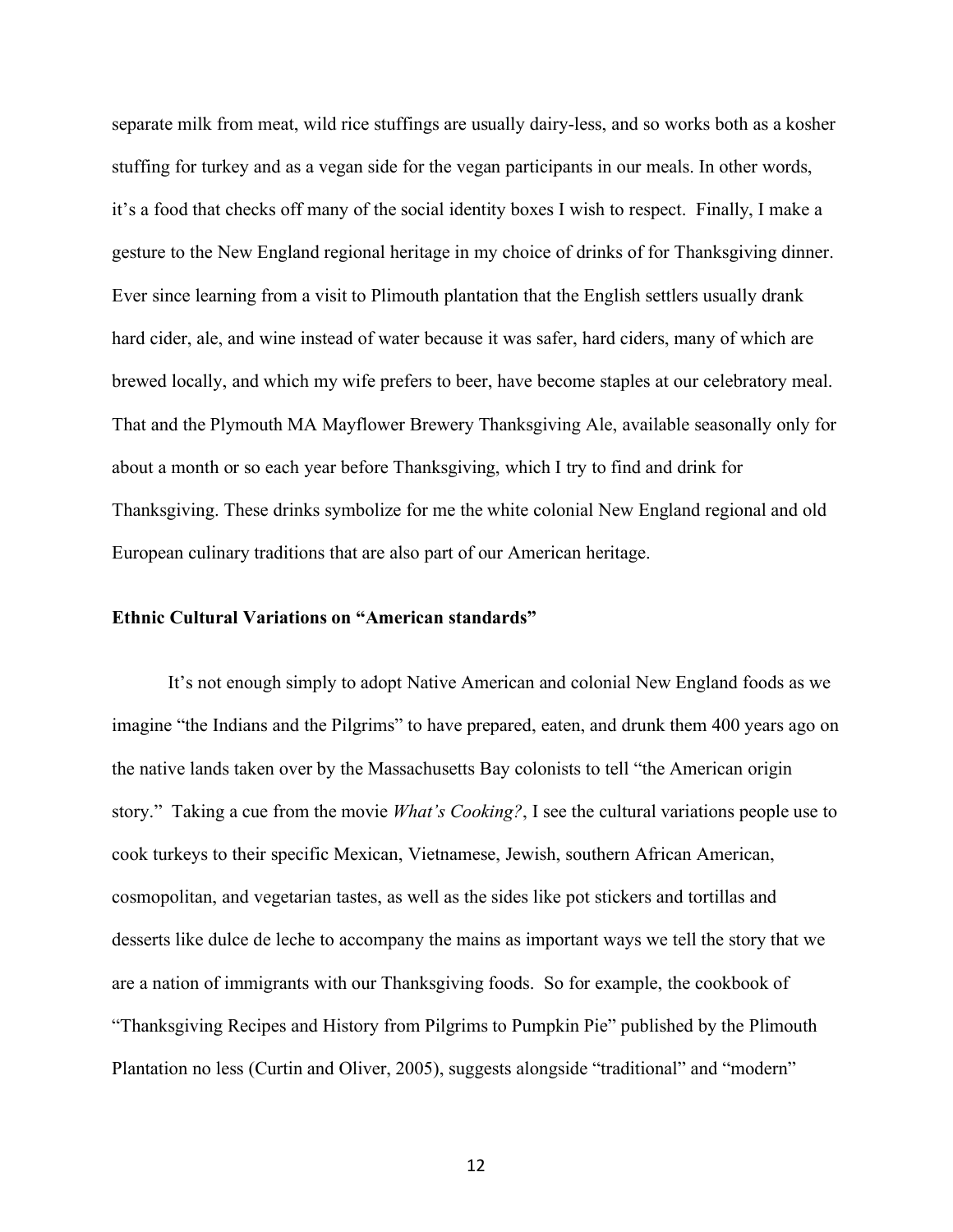turkey recipes "Roast Turkey with Indian Spiced Yogurt Marinade" and "Pavo Rellenos con Moros/ Cuban Stuffed Turkey;" alternatives to turkey like "Pernil: Puerto Rican Roast Pork Shoulder," "Tourtiere: French Canadian Pork Pie," and with a nod to the meat of "the first Thanksgiving, a "Marinated Roast Venison Tenderloin" from an Appalachian Virginian woman's recipe whose family serves it on Thanksgiving with a dish from her husband's Italian American heritage: *minestra maritata*, a.k.a., "Italian Wedding Soup." And in their chapter "A *World* of Stuffing," in addition to "Time-honored Tradition Bread Stuffing" from a 19<sup>th</sup> century American cookbook recipe or "Bells' Stuffing" flavored with Bell's Seasoning, invented in Newton, MA in 1867, the authors serve us "Portuguese Linguica Stuffing," "Chinese American Rice Dressing," "Southern Corn Bread Dressing," and a Lebanese "Roz Bilahmi: Rice and Meat Stuffing." It's the same sort of pattern with the other Thanksgiving dishes in the cookbook. The message is obvious: American cooking to celebrate Thanksgiving is a mixture of "time-honored" traditional foods with origins in New England colonial and Native American cuisines, foods associated with other regions of the US, and finally, foods marked clearly as coming from immigrants from outside the US. I suppose there's a subtle message about the cultural power relations and dominance implicit in the same order of first "New England, then other US regional, and "ethnic" types of dishes in each chapter – not surprising from a publication of the New England-centric Plimouth Plantation.

Another particularly striking example of how "traditional American" Thanksgiving foods are adapted to the cultural tastes of particular ethnic groups in America occurred in 2013, when a once in 20,000 years calendrical convergence of Thanksgiving and the Jewish holiday of Chanukah occurred, resulting in gastronomic fusion of flavors to celebrate what got named "Thanksgivvukah." Some recipes suggested in Christine Byrne's *Buzzfeed* post (2013) were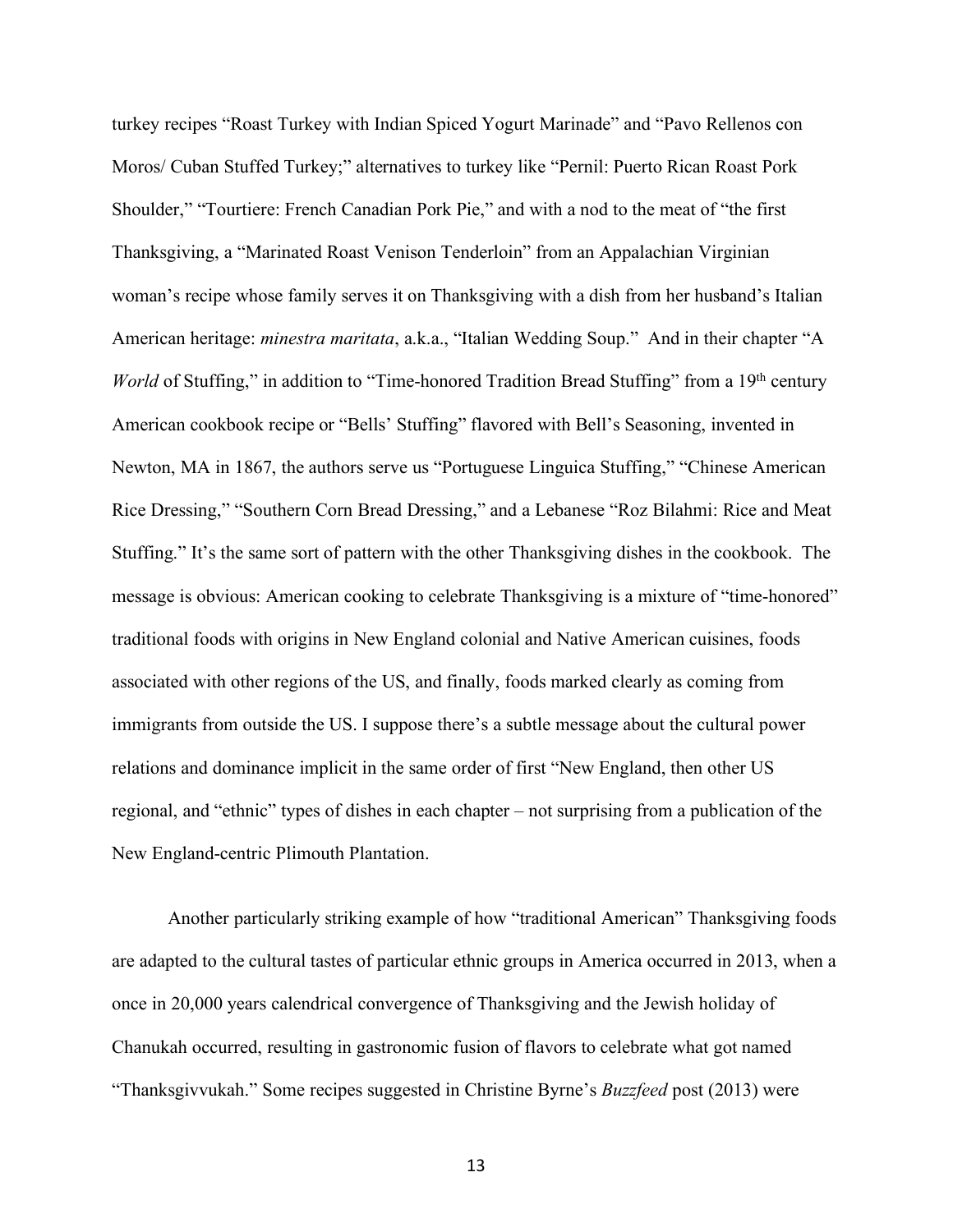potato latkes served with applesauce flavored with cranberries, turkey "brined" in sweet Manischewitz wine, a "mashup of noodle kugel and sweet potato pie" with bourbon, brussel sprouts flavored with pastrami, challah stuffing (we added pumpkin puree and cranberries to our challah that week), and for dessert, pecan pie *rugelakh* and rye pumpkin pie with caraway seeds. I can't say I tried all of these – I like symbolic foods, but I like my celebratory foods to taste good, too! But it's clear that the idea was to take certain iconically Jewish foods, that is, Eastern European Ashkenazic and deli foods with Yiddish names, and some Jewish holiday foods like challah and latkes, and fuse them with iconically "American" foods: e.g., pumpkin, cranberry, turkey, sweet potatoes, and bourbon. My wife and I got into the spirit of things by dressing up for an analogous photo-op fusion: Hasidic American Gothic:



Figure 2

Any adaptation of others' cultural traditions (including one's own group's "others") as I've discussed here, even if the goal is to somehow make them one's own, runs the risk of becoming an exploitative expression of cultural appropriation. This is especially the case with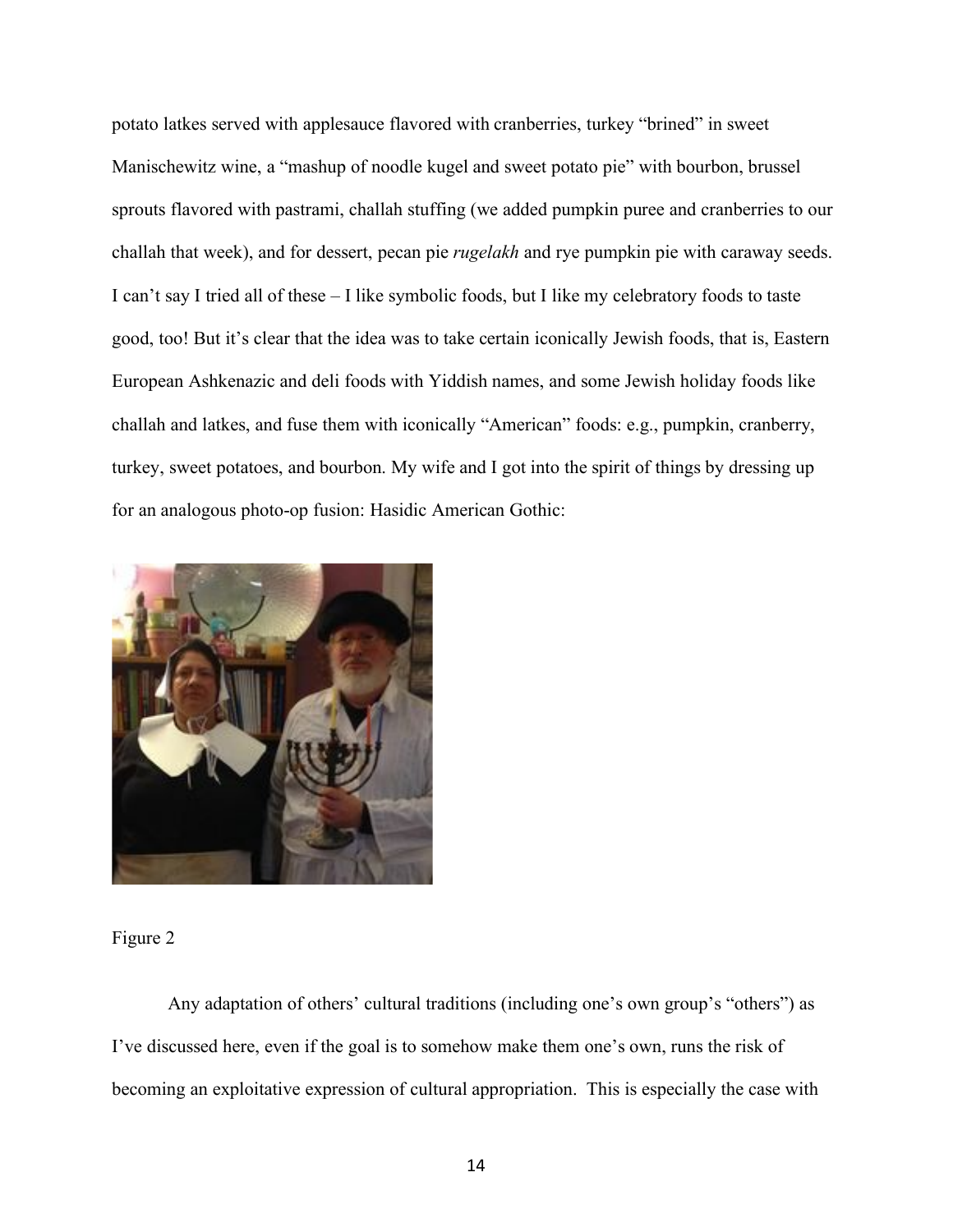most iconically "American" Thanksgiving foods whose origins are Native American. And the colonial exploitation of Native Americans and their cultures is so much a reality of our American history, as much our American "Original Sin" as the exploitation of Black slaves brought by force to the New World from Africa. So, I turn to Sean Sherman, "the Sioux Chef", the outspoken advocate for Native American culinary traditions for guidance navigating these shoals. In a 2018 *Time Magazine* essay "The Thanksgiving Tale Is a Harmful Lie. As a Native American, I've Found a Better Way to Celebrate," Sherman says,

People may not realize it, but what every person in this country shares, and the very history of this nation, has been in front of us the whole time. Most of our Thanksgiving recipes are made with indigenous foods: turkey, corn, beans, pumpkins, maple, wild rice and the like. We should embrace this...No matter where you are in North America, you are on indigenous land. And so on this holiday, and any day really, I urge people to explore a deeper connection to what are called "American" foods by understanding true Native-American histories, and begin using what grows naturally around us, and to support Native-American growers. There is no need to make Thanksgiving about a false past. It is so much better when it celebrates the beauty of the present."

In other words, don't avoid the Native foods that have become a part of our present, but acknowledge explicitly where they came from, and the true history, even though painful, of how they came to become "our" foods and part of "our" story.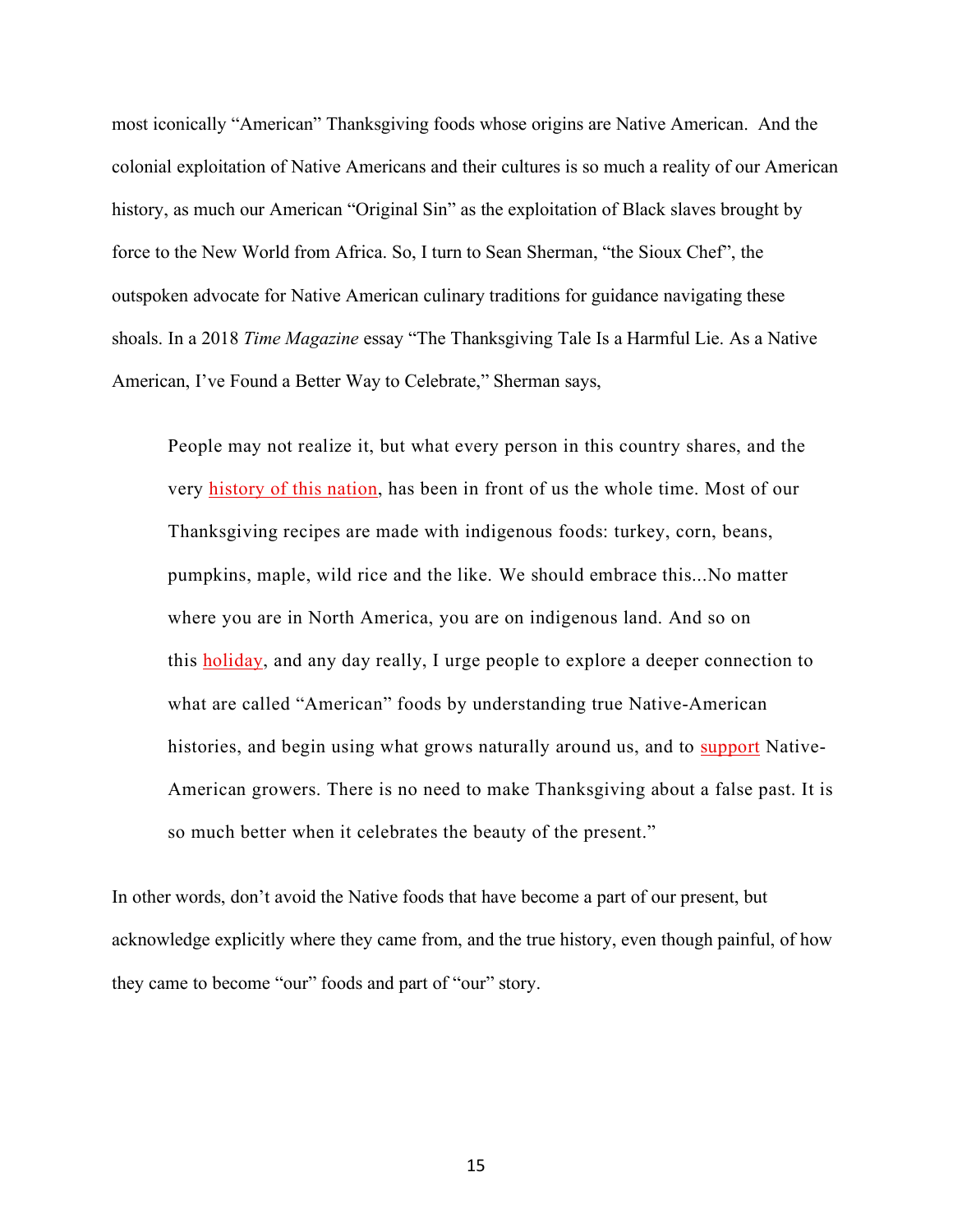### **A Diversity of Stories: "From Degradation to Praise"**

Therefore, in order for the foods to "speak" clearly and mean what we want them to say about our families, chosen communities, immigrant and regional heritages, and American history that we're celebrating at our Thanksgiving, the words we say, formally and informally, about the foods we serve, are as important as the foods themselves. My model for this is the Passover seder, the scripted "feast of history" from my Jewish tradition, both in the plot dynamic and in the ritual practice of eating and reading. The Jewish Passover Haggadah characterizes the foundation story of the Exodus from slavery in Egypt to freedom as a story that "begins with degradation and ends with praise" (*mat-hil big'nut um'sayyem b'shevach*), from the humiliation of slavery and violent oppression to the praiseworthy elevating experience of liberation. Not an erasure of the bitter past, but a narrative of the whole process of redemption, from its painful beginnings to the promise of a better world, which for most of Jewish collective diasporic history has been as much aspirational as it has been our actual reality. I think this is likewise an appropriate plot line for the stories our foods and words about them to re-tell the American Thanksgiving foundation myth. Such stories of collective trauma can have a therapeutic function, as Masha Gessen has recently suggested, especially when they can be re-told in an intentional, ritualized setting (2020). Or as I argued what Michael Twitty has done in his book *The Cooking Gene: A Journey Through African American Culinary History in the Old South*, links the stories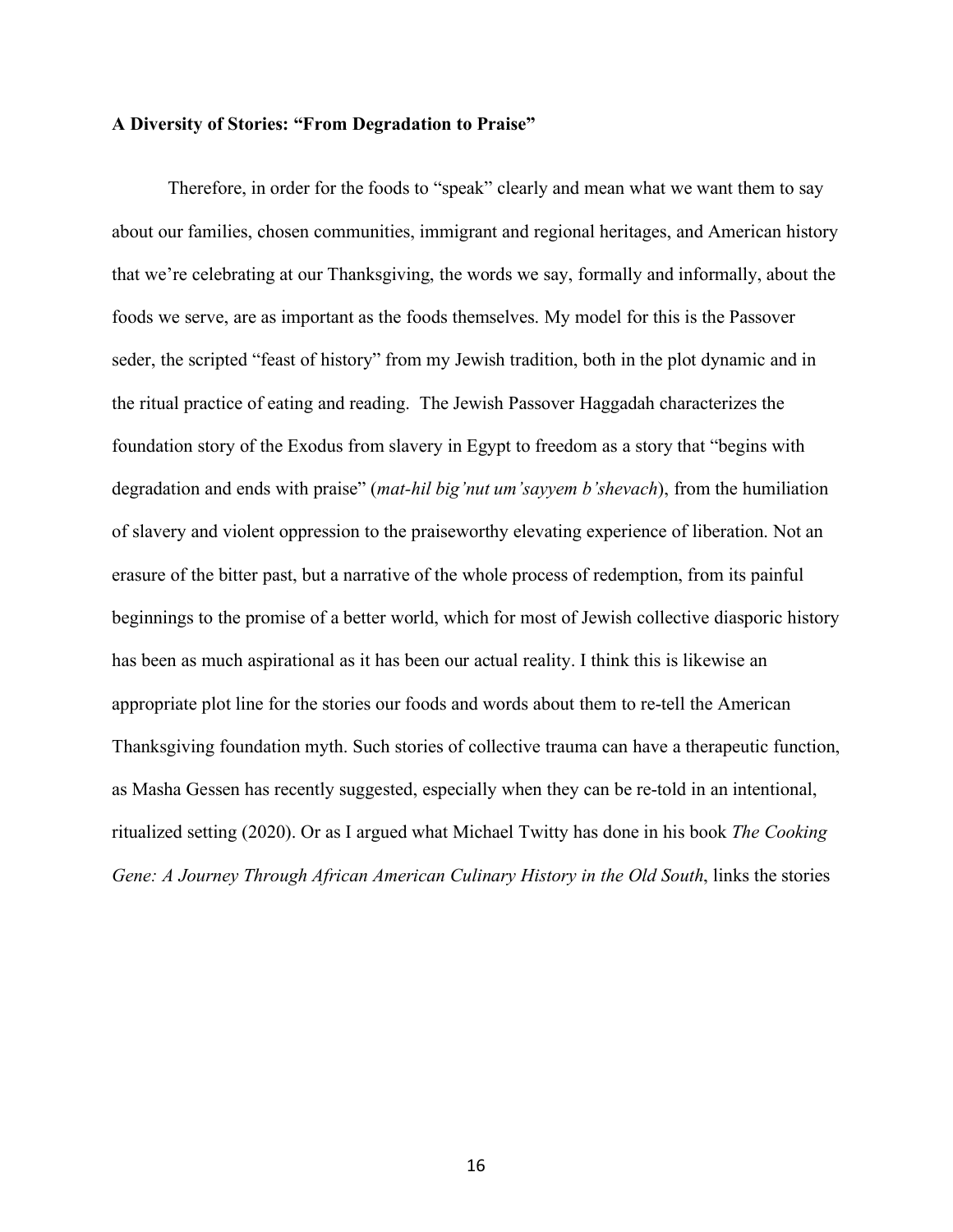of dramatic violent disruptions from land, family, freedom to stories of repair and reconciliation, through recovered memories, especially food memories (2020).

## **Eating and Reading**

Likewise, from my Jewish tradition, I suggest the rituals for celebrating holidays by *eating and reading*, not only in in the Passover seder, but also the liturgies for the Tu Bishvat (New Year for the Trees) seder meal, and the other blessings and readings over foods to mark holiday meals as different from ordinary meals, and to differentiate one from another, as models for "scripting" or "talking points" for Thanksgiving meals. That's something that's already a part of my own family's Thanksgiving practice. We have read excerpts from a speech JFK gave on what we are thankful for, several weeks before he was assassinated on November 22, 1963, from a yellowed newspaper clipping attached to black construction paper posted on a cabinet in the informal eating area (as opposed to the dining room) in the home I grew up in Cincinnati, OH, as long as I can remember.<sup>2</sup> My New England-born mother made sure that we had Xeroxed copies of those words attached to sheets with the hymn "We Gather Together" and the song "Over the River and Through the Woods once we grew up and moved out of the house, so that we'd continue that family tradition with our new families. We've dropped these songs, though we still keep the song sheets, and still recite the short JFK speech excerpt at our Thanksgiving meals.

<sup>&</sup>lt;sup>2</sup> Today we give our thanks, most of all, for the ideals of honor and faith we inherit from our forefathers—for the decency of purpose, steadfastness of resolve and strength of will, for the courage and the humility, which they possessed and which we must seek every day to emulate. As we express our gratitude, we must never forget that the highest appreciation is not to utter words but to live by them. (Kennedy, 1963)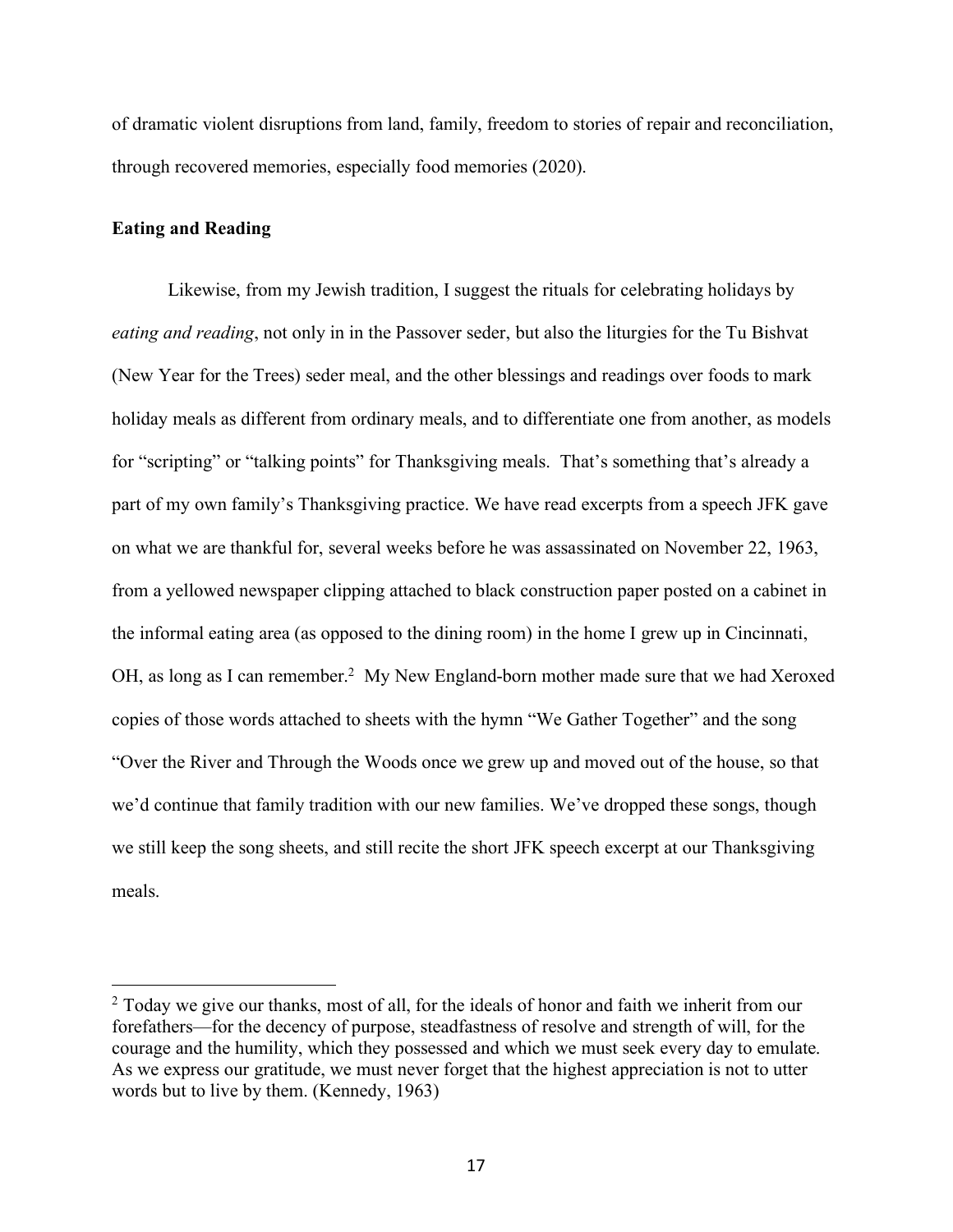In the full text of his 1963 Thanksgiving proclamation, JFK alludes not only to the mythic New England "first Thanksgiving" but also to its subsequent history of presidential proclamations making it a national day of celebration. While perhaps Abraham Lincoln's proclamation in 1863 "in the midst of America's tragic civil war, of the last Thursday of November 1863 as a day to renew our gratitude for America's 'fruitful fields,'" is the most wellknown, it's Kennedy's quotation of George Washington's 1789 proclamation that has particular resonance today and for my paper, beseeching God to "to pardon our national and other transgressions" on this day (Kennedy, 1963). Though Washington, Lincoln, and Kennedy go on to suggest by seeking forgiveness and giving thanks, the Almighty will reward us with prosperity in a kind of gospel of capitalism and economic empire, I still like the idea of seeking pardon for our national and other transgressions. Today that would be especially our "original sins" of the violent enslavement of Black Africans and the attempted genocide of Native Americans – the national legacy of racism -- the parts of the traditional American Thanksgiving story many of us usually omit. I might add to that a third original sin, our reckless and greedy exploitation of our environment and natural resources contributing to the global climate crisis.

So, alongside the words and songs that tell the very partial and literally "whitewashed" story of "The First Thanksgiving," we need to add the other stories, the stories of the "Othered" Americans, for a diversity of stories in words, not just the hegemonic one, that parallels the diversity of stories in food that make up the table of the chosen community of immigrants and natives of the America I wish to celebrate at Thanksgiving. Let works like Michael Twitty's *Cooking Gene* or his tongue-in-cheek piece, "How to Survive Black Thanksgiving as Non-Black Guest" (2015); the Ebony Magazine debate "Should Black People celebrate Thanksgiving?" (Newkirk and Freeman, 2015); Robin Wall Kimmerer's *Braiding Sweetgrass*; Sean Sherman –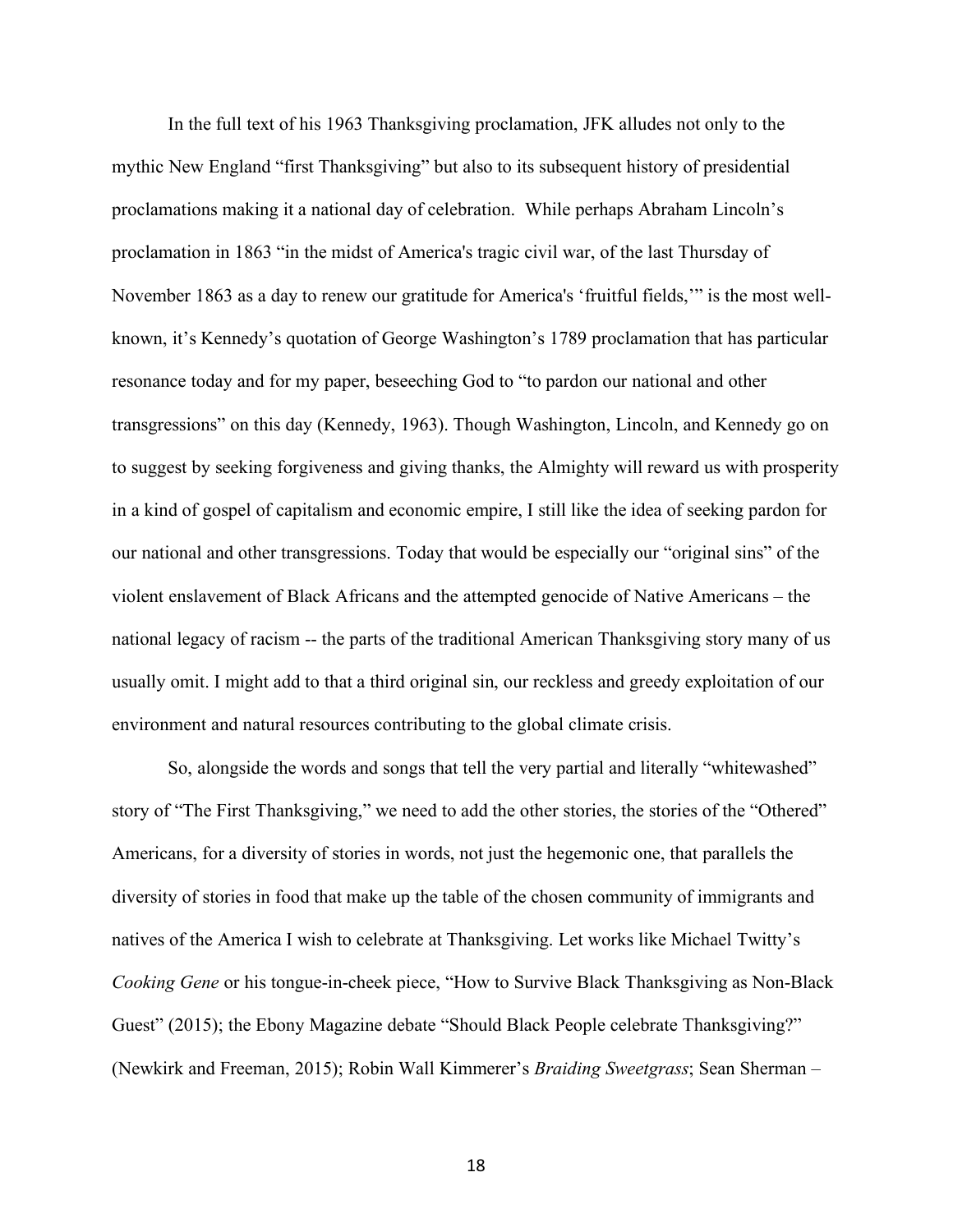The Sioux Chef's – now almost annual reflections on Thanksgiving (2018; Kendrick, 2020; Anderson, 2020); Philip DeLoria's "Massacres, myths, and the making of the great November holiday" (2019) be the Bible and midrash from which we draw short quotations to make a Thanksgiving "seder" telling newer, truer stories of our diverse and collective American journeys from "degradation to praise." The more voices, the better, as it says in the Jewish Passover Haggadah, "the more you expand upon the story, the more praiseworthy you are"! And taking a page out of contemporary Jewish celebrations of Tu Bishvat, the New Year for the Trees on which one recites verses praising tree fruits and then eats them, or of environmentalist-themed Passover Haggadot like Ellen Bernstein's *Promise of The Land* (2020), we should include "verses" from contemporary environmentalist literature to include the story of environmental degradation and the climate crisis and especially its impact on the foods we eat, and words of gratitude for the plants, animals, and other natural resources, or better, our other-than-human "kin" that gift themselves (e.g., from Foer, 2019; Kimmerer, 2015, or the writings of Wendell Berry). Finally, let there be less scripted, improvised ritual talk in words of gratitude, to reflect, respect, and express the diversity of the personalities of the participants at one's Thanksgiving table, like going around the table asking each one there "What are you thankful for?" and/or "If you could invite anyone else who's not physically present at our table, living or dead, real or fictional, who would it be and why?" These are all customs my family has practiced at Thanksgiving or other harvest celebrations, as I'm sure many others do as well. And of course, rituals of gratitude also include toasts and blessings, some scripted, like the Jewish prayer the *Shehekhiyanu* ("... who kept us alive, sustained us, and brought us to this day") and blessings for specific foods like bread and wine (as we do at our table), or others more improvised, as is characteristic of Protestant American table blessings. Nor in the interest of inclusiveness must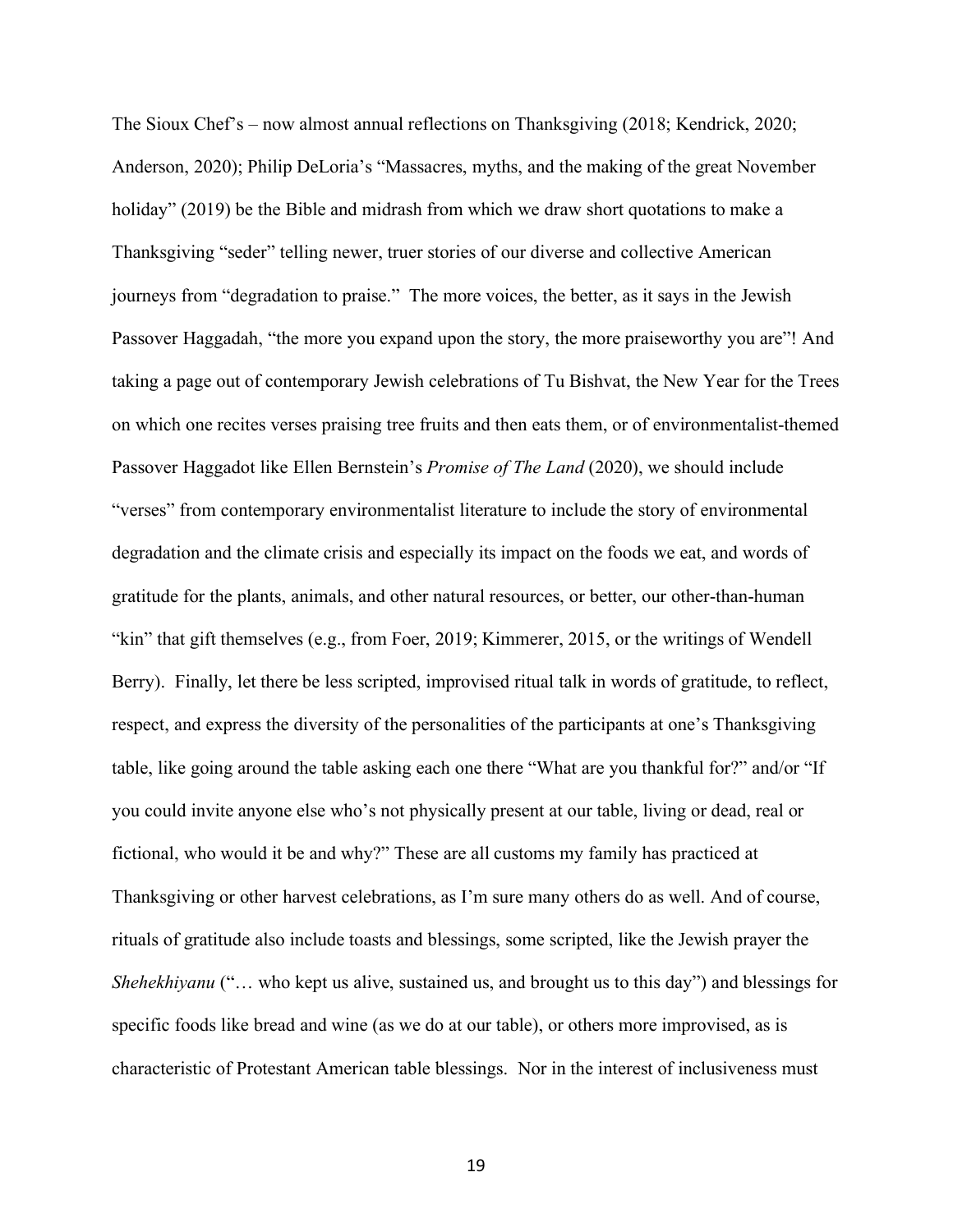these blessings necessarily reference deities, provided they somehow acknowledge and evoke feelings of gratitude.

As I said at the outset of these paper, my account of how we might better express our identities, tell our stories, and express our gratitude for the communities of human and other than-human persons we're a part of through the quintessential American civic religious celebration of Thanksgiving is in no way meant to be exhaustive. I am sure there are many things you my readers could add. And I have hardly touched on the particularly difficult circumstances we will have found ourselves this year with the spike in Covid-19 cases, and consequent restrictions on travel and with whom we can socialize for Thanksgiving. There's a whole new range of pandemic rituals for socializing when we have to be socially distant from those we love and care for, most of them involving Zoom. I've already had a lot of practice this past year moving our family and friend meal celebrations from in-person to partially and wholly virtual events. We've ended up paying more attention to the micro-rituals of shared preparations, distant but parallel in time, exchanging recipe ideas, song playlists, and readings. Memories have to carry a lot of the weight of connecting across time and space. Even as we cook and eat in our smaller pods, we remember the experiences and feelings of tasting, smelling, hearing, touching, and seeing the foods and company, giving these sensual moments of the present depth and added meaning.

## Works Consulted

*8 Ways to Decolonize and Honor Native Peoples on Thanksgiving*. (2018, November 21). Cultural Survival. http://www.culturalsurvival.org/news/8-ways-decolonize-and-honor-native-peoplesthanksgiving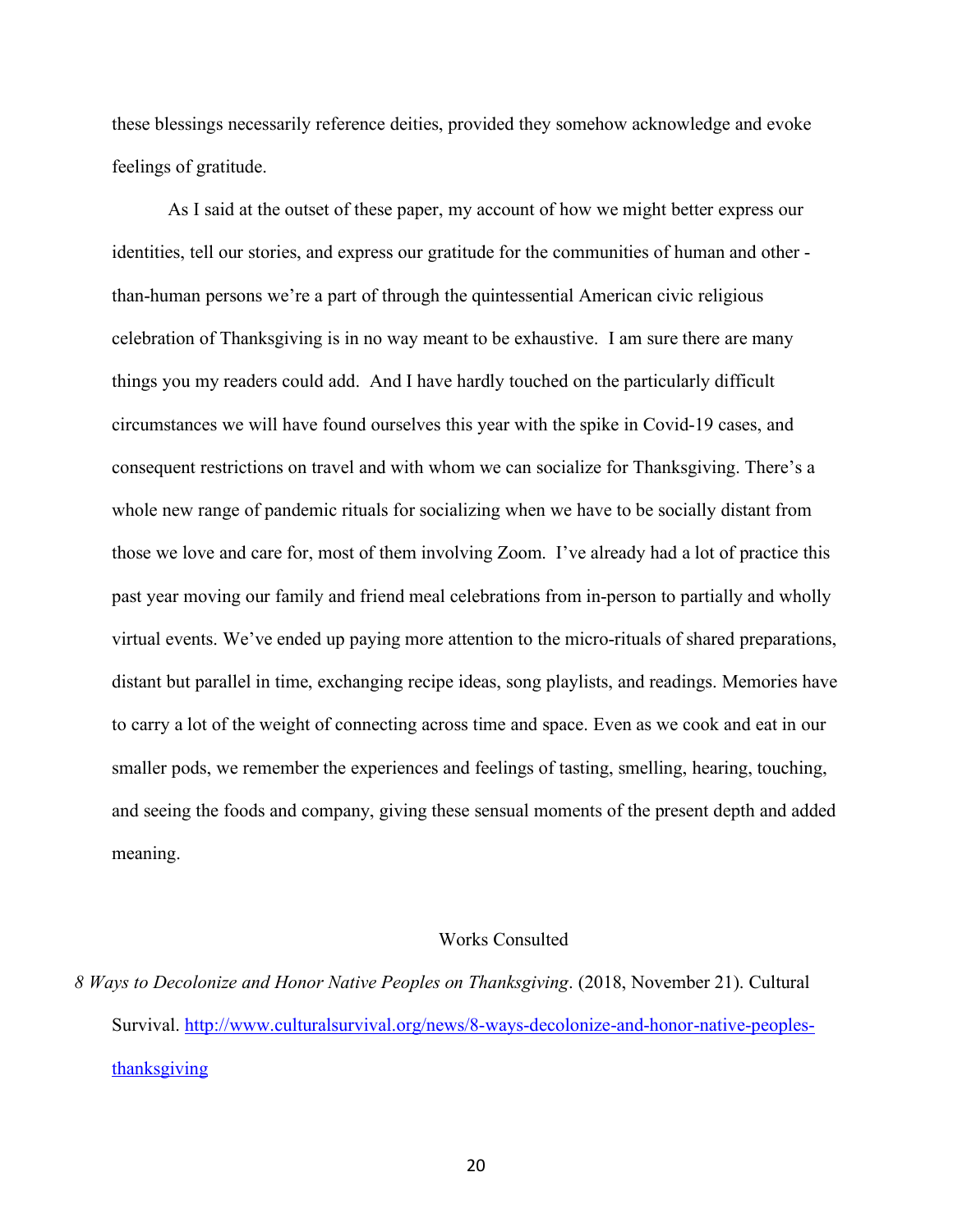*A Thanksgiving Miracle—SNL*. (2015, November 22).

https://www.youtube.com/watch?v=e2zyjbH9zzA

- Alcott, L. M. (1990). *An old-fashioned Thanksgiving*. Applewood Books; WorldCat.org. http://catdir.loc.gov/catdir/enhancements/fy0912/93036951-b.html
- Anderson, B. (2020, November 17). The Thanksgiving Myth Gets a Deeper Look This Year. *The New York Times*. https://www.nytimes.com/2020/11/17/dining/thanksgiving-native-americans.html
- Appelbaum, D. K. (1984). *Thanksgiving: An American holiday, an American history*. Facts On File; WorldCat.org.
- Bernstein, R. E. (2020). *The Promise of the Land: A Passover Haggadah*. Behrman House.
- Bower, A. L. (2004). *Reel Food: Essays on Food and Film*. Taylor & Francis Group. http://ebookcentral.proquest.com/lib/wheatonma-ebooks/detail.action?docID=199678
- Brill, A. (2017, November 21). Thanksgiving Prayers. *The Book of Doctrines and Opinions:* https://kavvanah.blog/2017/11/20/thanksgiving-prayers/
- Brown, D. L. (2017, November 22). *At Thanksgiving, the search for a black Pilgrim among Plymouth's settlers*. The Seattle Times/Washington Post. https://www.seattletimes.com/nationworld/at-thanksgiving-the-search-for-a-black-pilgrim-among-plymouths-settlers/
- Brumberg-Kraus, J. (2018). Mitzvot with the Mouth: Medieval and Early Modern Jewish Rituals of Eating, Reading, and Talking and their Legacy. *Historia Religionum*, *10*, 65–78.

https://doi.org/10.19272/201804901006

Brumberg-Kraus, J. (2020). Gastronomic Myths of Disruption. *Dublin Gastronomy Symposium*. https://arrow.tudublin.ie/dgs/2020/foodmyth/2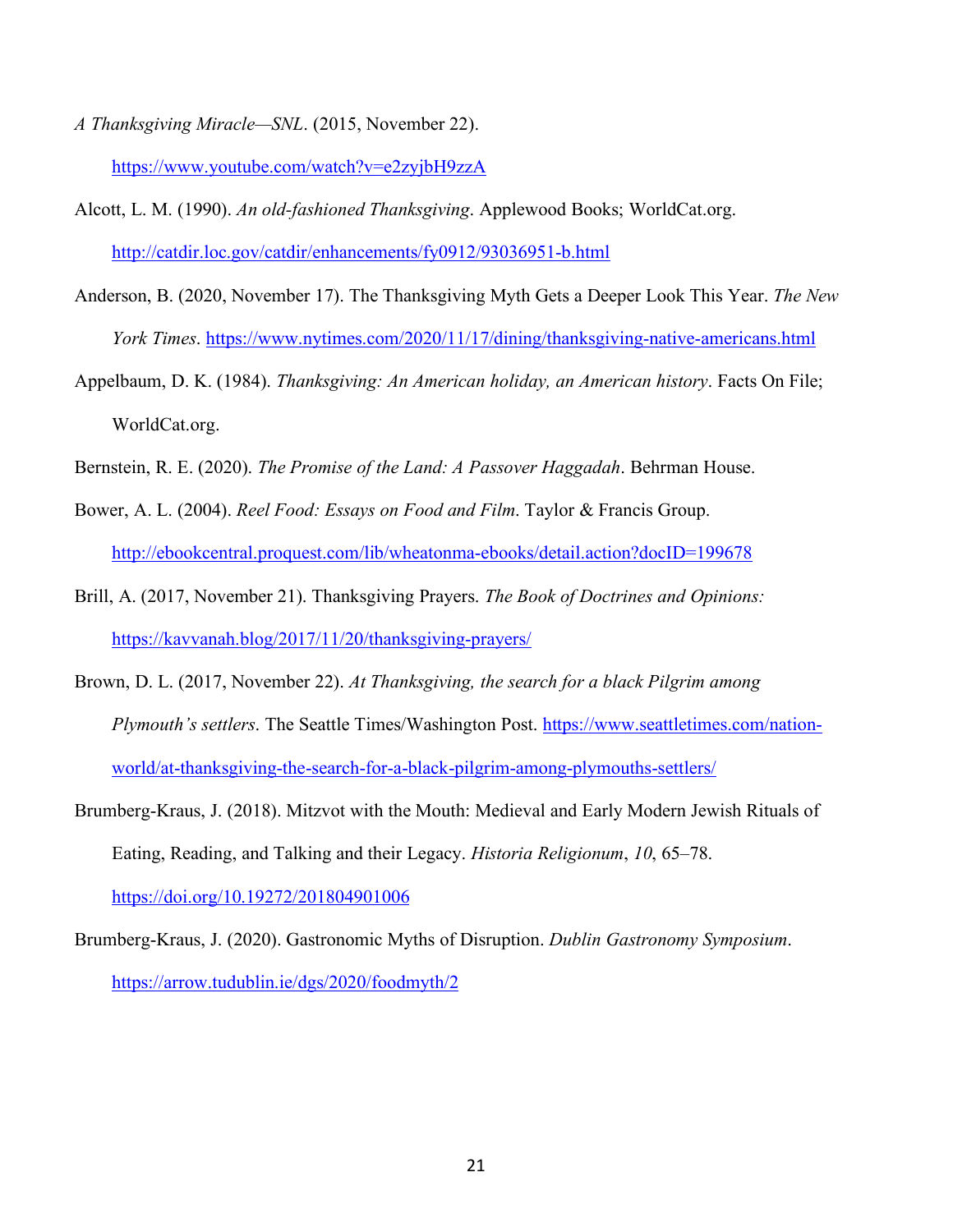- Bugos, C. (2019, November 26). *The Myths of the Thanksgiving Story and the Lasting Damage They Imbue*. Smithsonian Magazine. https://www.smithsonianmag.com/history/thanksgiving-mythand-what-we-should-be-teaching-kids-180973655/
- Bunten, A. (2019, November 23). The True, Indigenous History of Thanksgiving. *Bioneers: Revolution from the Heart of Nature.* https://bioneers.org/the-true-indigenous-history-ofthanksgiving-ztvz1911/
- Byrne, C. (n.d.-b). *How To Celebrate Thanksgivukkah, The Best Holiday Of All Time*. BuzzFeed. Retrieved November 12, 2020, from https://www.buzzfeed.com/christinebyrne/thanksgivukkah
- Chakravarti, D. (2004). Feel Good Reel Food: A Taste of the Cultural Kedgeree in Gurinder Chadha's What's Cooking? In A. L. Bower (Ed.), *Reel Food: Essays on Food and Film* (pp. 17–26). Taylor & Francis Group. http://ebookcentral.proquest.com/lib/wheatonmaebooks/detail.action?docID=199678
- Cookbook looks at 400 years of Thanksgiving food. (2005). *The Christian Science Monitor*, 13. WorldCat.org.
- Counihan, C. (2002). *Food in the USA : a reader* (Vol. 1–1 online resource (443 pages) : illustrations). Routledge; WorldCat.org. http://www.123library.org/book\_details/?id=112517
- Curtin, Kathleen., Oliver, S. L., & Plimoth Plantation, Inc. (2005). *Giving thanks: Thanksgiving recipes and history, from Pilgrims to pumpkin pie* (1st ed.). Clarkson Potter/Publishers. http://catdir.loc.gov/catdir/enhancements/fy0617/2004024373-s.html
- Cusick, D. (2020, June 1). *Climate Change Threatens the Ancient Wild Rice Traditions of the Ojibwe*. Scientific American E & E News. https://www.scientificamerican.com/article/climate-changethreatens-the-ancient-wild-rice-traditions-of-the-ojibwe/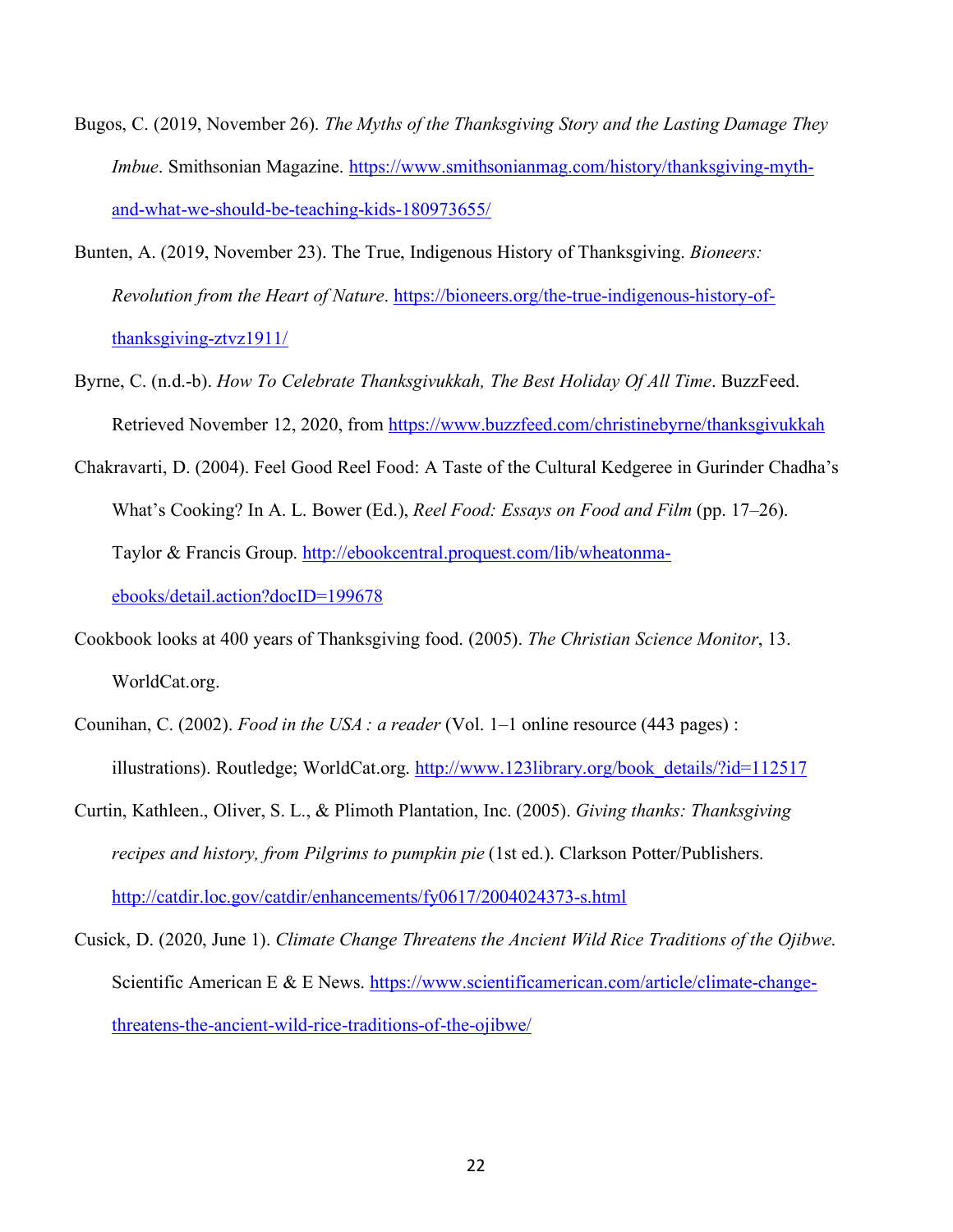- Deloria, P. (2019, November 18). *The Invention of Thanksgiving*. The New Yorker. https://www.newyorker.com/magazine/2019/11/25/the-invention-of-thanksgiving
- Dion, E. (2020, November 24). *A Fateful Encounter: What you learned about the 'first Thanksgiving' isn't true. Here's the real story* [On-line newspaper]. Cape Cod Times. https://www.capecodtimes.com/in-depth/news/2020/11/19/plymouth-400-mayflower-firstthanksgiving-pilgrims-wampanoag-massasoit/6283891002/
- Dobson, A. J. V. (2020, October 28). *Best Gay Cocktail Drinks To Enjoy During Pride*. Dobbernationloves. https://dobbernationloves.com/food-drink/gay-drinks-pride-cocktails/
- Douglas, M. (1972). Deciphering a Meal. *Daedalus*, *101*(1), 61–81.
- Erbentraut, J. (2016, March 25). *Potlucks Are Cool Again, And Here's How That's Good News For Your Health | HuffPost Life*. Huffpost. https://www.huffpost.com/entry/potlucks-trend-eatinghealthy n 56f422d7e4b02c402f66c039
- Etzioni, A., & Bloom, J. (2004). *We Are What We Celebrate: Understanding Holidays and Rituals*. New York University Press. http://ebookcentral.proquest.com/lib/wheatonmaebooks/detail.action?docID=2081756
- Foer, J. S. (2019). *We are the weather: Saving the planet begins at breakfast* (p. 272 pages). Farrar, Straus and Giroux.
- Galle, J. (1998, 2000). *Servants and Masters in the Plymouth Colony*. http://www.histarch.illinois.edu/plymouth/Galle1.html
- Gauquier, A. (2016, February 11). Black Pilgrims key to Plymouth's success. *Capecodtimes.Com*. https://www.capecodtimes.com/article/20160211/OPINION/160219952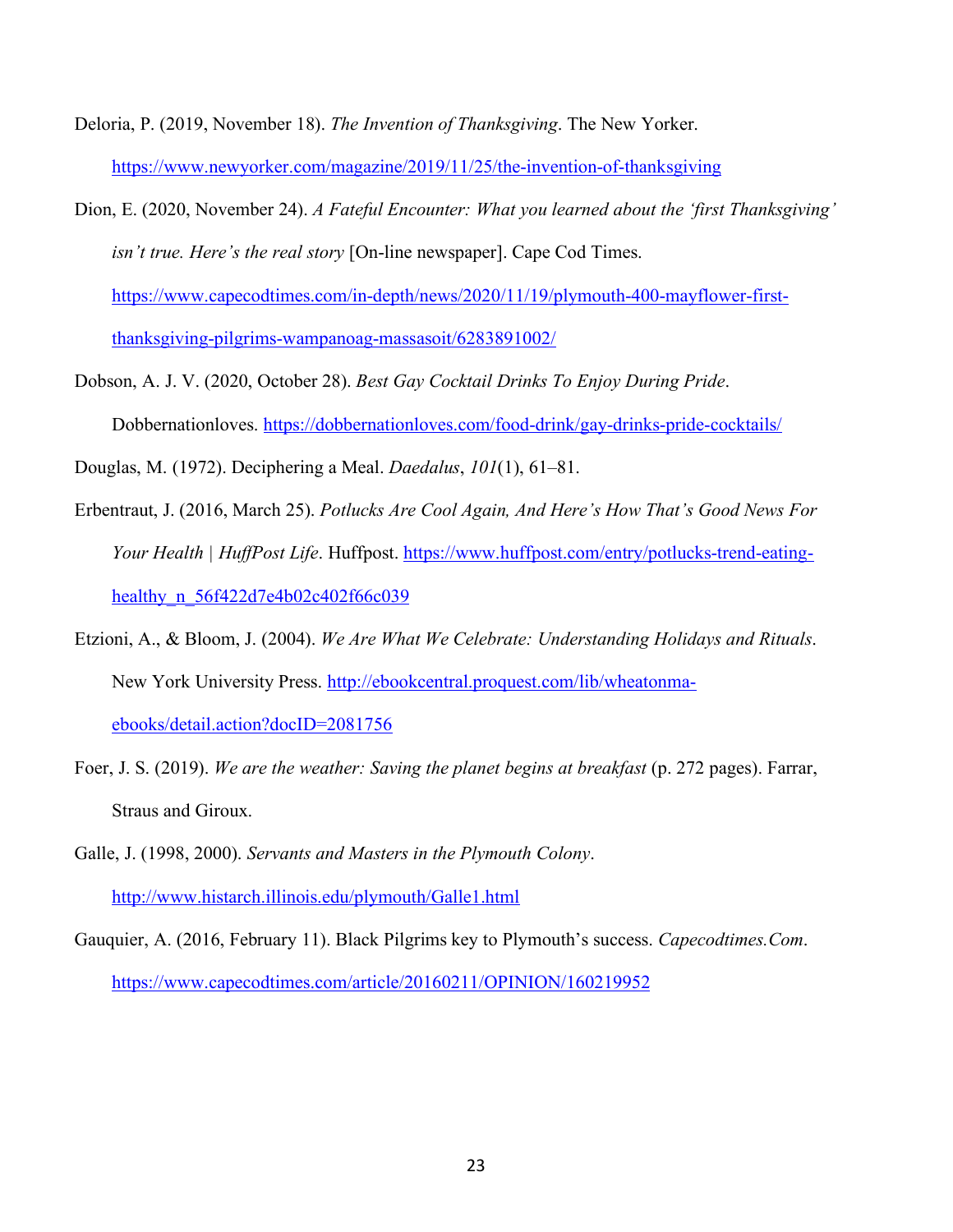- Gessen, M. (2020, November 10). *Why America Needs a Reckoning with the Trump Era*. The New Yorker. https://www.newyorker.com/news/our-columnists/why-america-needs-a-reckoningwith-the-trump-era
- Giesen, J. C., & Simon, B. (2018). *Food and eating in America: A documentary reader* (1 edition., Vol. 1–1 online resource). Wiley Blackwell; WorldCat.org. https://search.ebscohost.com/login.aspx?direct=true&scope=site&db=nlebk&db=nlabk&AN=17 20154
- Greene, G. K. (1985). *The Jewish holiday cookbook: An international collection of recipes and customs* (1st ed.). Times Books.
- Hawes, L. C. (1998). Becoming-other-wise: Conversational performance and the politics of experience. *Text and Performance Quarterly*, *18*(4), 273–299. https://doi.org/10.1080/10462939809366233
- Hodgson, Godfrey. (2006). *A great & godly adventure: The Pilgrims & the myth of the first Thanksgiving* (1st ed.). PublicAffairs; WorldCat.org.

http://catdir.loc.gov/catdir/enhancements/fy0828/2006049373-b.html

- Hopkins, R. (2020, November 11). *The First Thanksgiving: Separating Myth From Fact*. Teen Vogue. https://www.teenvogue.com/story/thanksgiving-myths-facts-mayflower-landing
- Hubbard, L. (2019, November 8). *Thanksgiving Cocktail Recipes That You'll Be Thankful For*. Town & Country. https://www.townandcountrymag.com/leisure/drinks/g12841030/best-thanksgivingcocktails/
- *JCBL\_Exhibitions*. (n.d.). Retrieved October 29, 2020, from https://www.brown.edu/Facilities/John\_Carter\_Brown\_Library/exhibitions/jcbexhibit/Pages/exhi bSlavery.html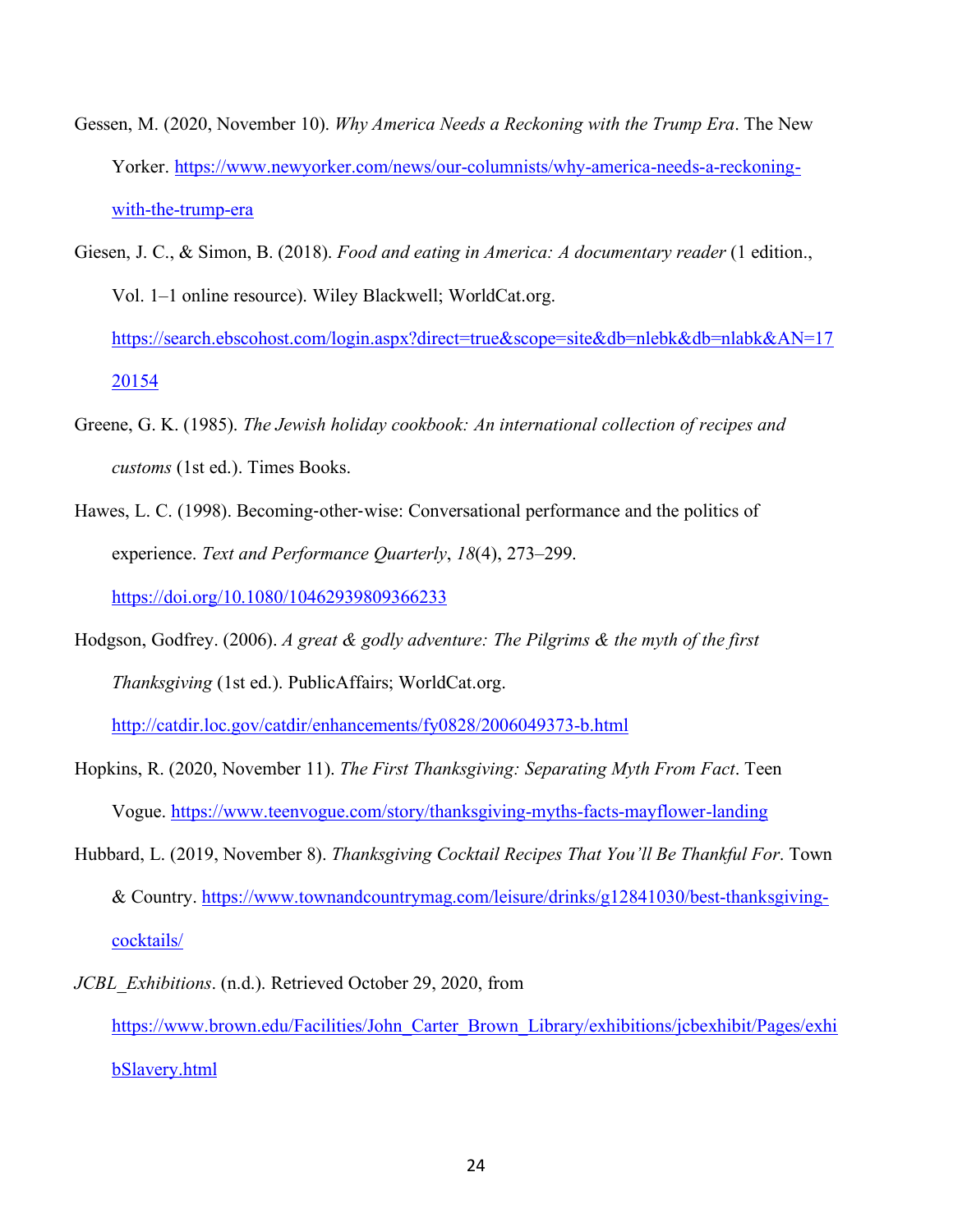- Katz, S. H., & Weaver, W. W. (2003). *Encyclopedia of food and culture*. Scribner; WorldCat.org. http://galenet.galegroup.com/servlet/eBooks?ste=22&docNum=CX3403499999
- Kavasch, E. Barrie. (1995). *Enduring harvests: Native American foods and festivals for every season* (1st ed.). Globe Pequot Press; WorldCat.org.
- Keller, J. R. (2006). *Food, film and culture: A genre study*. McFarland & Co. http://catdir.loc.gov/catdir/toc/ecip0615/2006018727.html
- Kendrick, J. (2020, November 17). Sean Sherman, The Sioux Chef: 'This Is The Year To Rethink Thanksgiving.' *Huffpost*. https://www.huffpost.com/entry/sean-sherman-sioux-chefthanksgiving 1 5f904626c5b686eaaa0d36fb?guccounter=1&guce\_referrer=aHR0cHM6Ly93d3c uZ29vZ2xlLmNvbS8&guce\_referrer\_sig=AQAAAMXB2gAHauKFc9fY-1X8OHXzxLrwrZW4m7Fw0awy6LekuS2J94iQePPShMLJgwjipyOjlbijFtRQvreazowSNUHRe xeBGTJ4SyNGrrpnyQZ4IBLkU8GaEihahMeXSaj4Si5EAq0kq6y56A4YzwPLcNba00NjWZaU

```
ZePeX0wJhlSn
```
- Kennedy, J. F. (1963, November 4). *PROCLAMATION 3560-NOV. 4, 1963*. Govinfo.Gov. https://www.govinfo.gov/content/pkg/STATUTE-77/pdf/STATUTE-77-Pg1030.pdf
- Kestenbaum, S. (2017, November 22). *Are There Jewish Prayers For Thanksgiving? – The Forward*. Fast Forward. https://forward.com/fast-forward/388183/jewish-prayers-for-thanksgiving-yestheres-a-long-history/
- Kim, M. (n.d.). *How the Potluck Became an Essential Tool for Building Queer Community*. Them. Retrieved November 1, 2020, from https://www.them.us/story/queer-potlucks
- Kimmerer, R. W. (2015). *Braiding Sweetgrass: Indigenous Wisdom, Scientific Knowledge and the Teachings of Plants* (First Paperback edition). Milkweed Editions.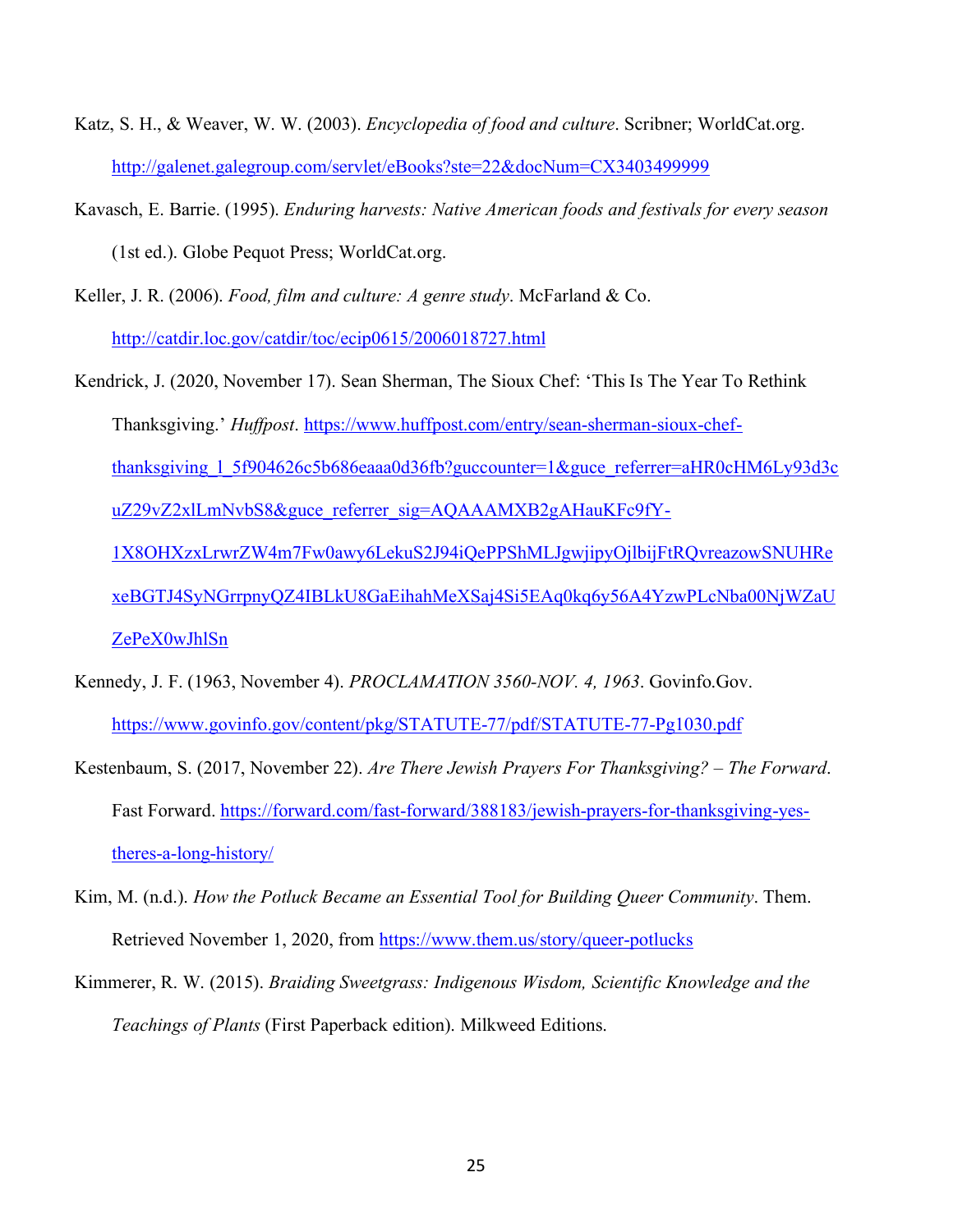- Koller, J. French., & Sewall, M. (1999). *Nickommoh!: A Thanksgiving celebration* (1st ed.). Atheneum Books for Young Readers; WorldCat.org. http://catdir.loc.gov/catdir/bios/simon051/97037087.html
- Labendz, J. A., & Yanklowitz, S. (Eds.). (2019). *Jewish veganism and vegetarianism: Studies and new directions*.
- LaCombe, M. A. (2012). *Political gastronomy: Food and authority in the English Atlantic world* (1st ed., Vol. 1–1 online resource). University of Pennsylvania Press; WorldCat.org. https://doi.org/10.9783/9780812207156
- McDonald, B. (2000). "Once You Know Something, You Can't Not Know It" An Empirical Look at Becoming Vegan. *Society & Animals*, *8*(1), 1–23. https://doi.org/10.1163/156853000X00011
- Miles, R. Z. K. (2018, November 20). *A Thanksgiving Meal Haggadah*. Jewish Journal. https://jewishjournal.com/cover\_story/242342/thanksgiving-meal-haggadah-2/
- Milgroom, J. (2020, July 23). *Wild Rice and the Ojibwe | MNopedia*. MNopedia. https://www.mnopedia.org/thing/wild-rice-and-ojibwe
- Morel, L. (2004, November 19). *Thanksgiving Recipes Buy Turkey. Stuff with Challah. Give Thanksgiving a Jewish Flavor*. http://archive.jta.org/article/2004/11/19/2923696/thanksgivingrecipes-buy-turkey-stuff-with-challah-give-thanksgiving-a-jewish-flavor
- Muir, D. (2004). Proclaiming Thanksgiving throughout the Land: From Local to National Holiday. In A. Etzioni & J. Bloom (Eds.), *We Are What We Celebrate: Understanding Holidays and Rituals* (pp. 194–212). New York University Press. http://ebookcentral.proquest.com/lib/wheatonmaebooks/detail.action?docID=2081756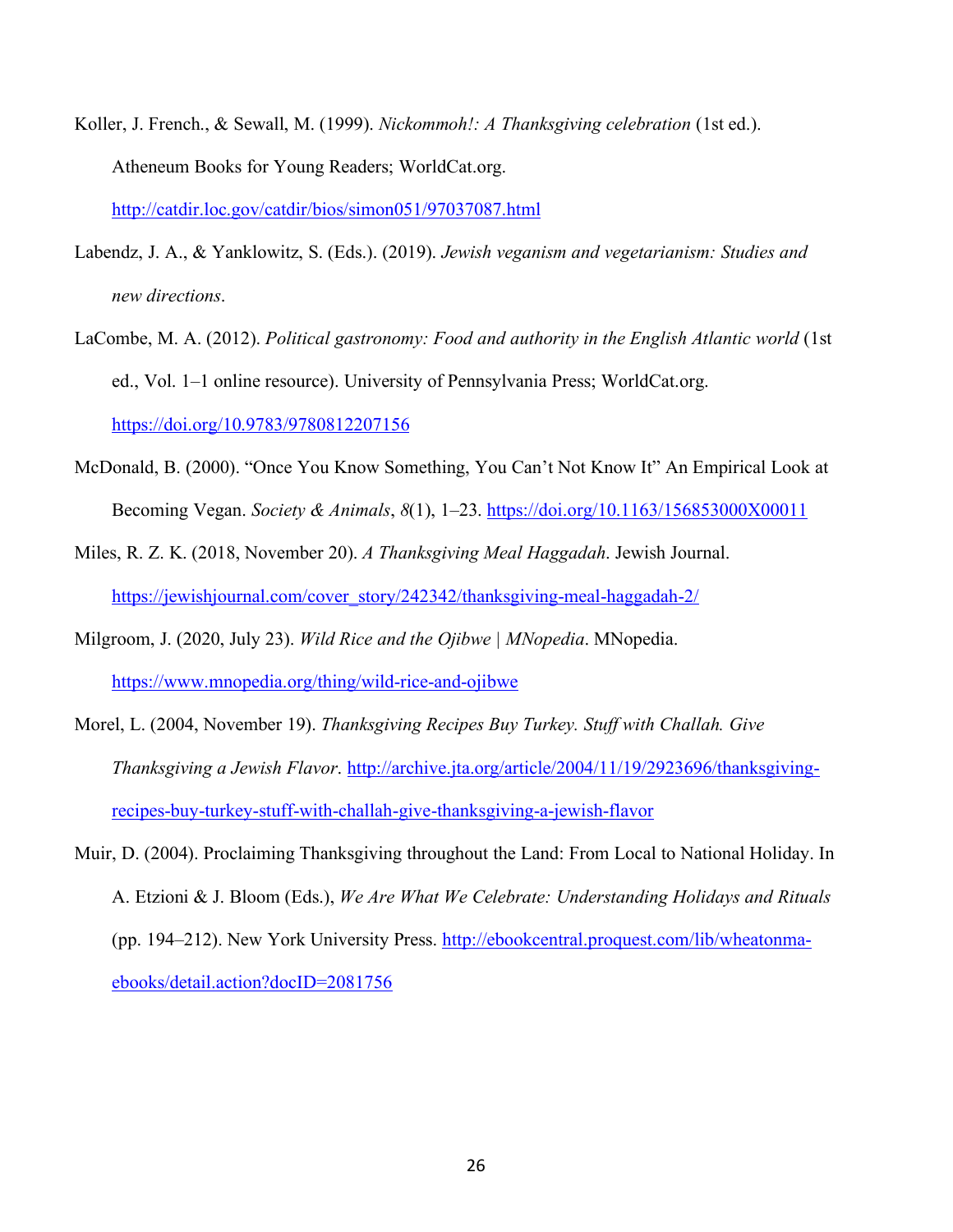- Newkirk II, V. R., & Freeman, K. (2016, July 22). *Should Black People Celebrate Thanksgiving? [#EBONYDebate]*. EBONY. https://www.ebony.com/news/should-black-people-celebratethanksgiving-ebonydebate-333/
- Niewiadomska-Flis, U. (2013). Ethnic Diaspora through the Kitchen: Foodways in the Postcolonial Feminist Discourse of Gurinder Chadha's What's Cooking? *Moravian Journal of Literature and Film*, *4*(2), 35–53.
- Oestreich, C. (2018, November 22). *As A Native American, Here's What I Want My Fellow Americans To Know About Thanksgiving | HuffPost*. Huffpost. https://www.huffpost.com/entry/native-american-thanksgiving n\_5bf594b5e4b03b230f9df6ad
- Pérez, E. (2016). *Religion in the kitchen: Cooking, talking, and the making of Black Atlantic traditions* (p. 1 online resource (xi, 298 pages, 10 unnumbered pages of plates) :). New York University Press,.
- *Pilgrim Hall Museum—Beyond the Pilgrim Story—Long Road to Freedom*. (2020). America's Museum of Pilgrim Possesisons. https://pilgrimhall.org/long\_road\_to\_freedom.htm
- Pipkin, W. (2015, November 11). *How to Have the Most Sustainable Thanksgiving Ever*. Smithsonian Magazine. https://www.smithsonianmag.com/arts-culture/how-have-most-sustainablethanksgiving-ever-180957007/
- Pirnia, G. (2018, November 12). *This Thanksgiving, Make These Native Recipes From Indigenous Chefs | HuffPost Life.* Huffpost. https://www.huffpost.com/entry/indigenous-nativethanksgiving-dinner\_n\_5be1c1b3e4b01ffb1d06b538
- Ratzabi, H. (n.d.). *This Land Belongs to No One: Thanksgiving Prayer Honoring our Ancestors and Native Peoples' Land*. Ritualwell: Tadition and Innovation. Retrieved November 24, 2020, from https://ritualwell.org/ritual/land-belongs-no-one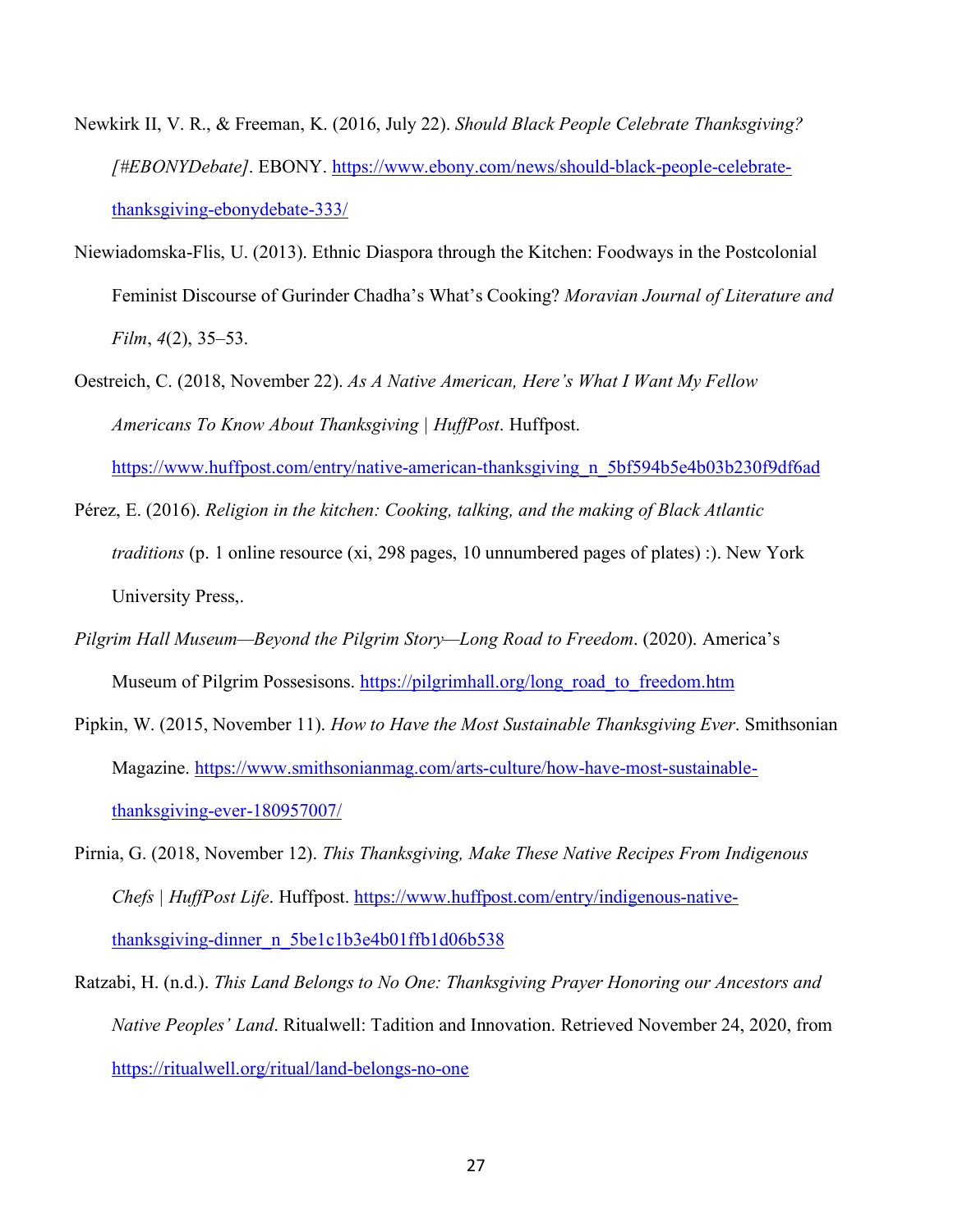- Romano, A. (2019, November 27). *How queer and trans people are turning the internet into a safe holiday space*. Vox. https://www.vox.com/identities/2019/11/27/20983800/thanksgiving-queertrans-friendsgiving-transgiving
- Sherman, S. (2018, November 19). The Thanksgiving Tale Is a Harmful Lie. As a Native American, I've Found a Better Way to Celebrate. *Time*. https://time.com/5457183/thanksgiving-nativeamerican-holiday/
- Sikowis, & Nobiss, A., Christine. (2020, November 18). *Thanksgiving Promotes Whitewashed History, So I Organized Truthsgiving Instead*. Bustle. https://www.bustle.com/p/thanksgivingpromotes-whitewashed-history-so-i-organized-truthsgiving-instead-13154470
- Silverman, D. J. (2020). *This Land Is Their Land: The Wampanoag Indians, Plymouth Colony, and the Troubled History of Thanksgiving*. Bloomsbury Publishing.
- Smith, A. F. (2003). The First Thanksgiving. *Gastronomica: The Journal of Food and Culture*, *3*(4), 79–85. WorldCat.org.
- Talking Turkey: Food for thought this Thanksgiving. (2004). *ARCHAEOLOGY -CAMBRIDGE MASSACHUSETTS THEN NEW YORK-*, *57*(Part 6), 4–4. WorldCat.org.
- Twitty, M. W. (2015, November 22). How to Survive Black Thanksgiving as a Non-Black Guest. *Afroculinaria*. https://afroculinaria.com/2015/11/22/how-to-survive-black-thanksgiving-as-anon-black-guest/
- Twitty, M. W. (2017). *The Cooking Gene: A Journey Through African American Culinary History in the Old South*. Amistad.
- Visser, Margaret. (2009). *The gift of thanks: The roots, persistence, and paradoxical meanings of a social ritual*. Houghton Mifflin Harcourt.

http://catdir.loc.gov/catdir/enhancements/fy1004/2009014018-b.html